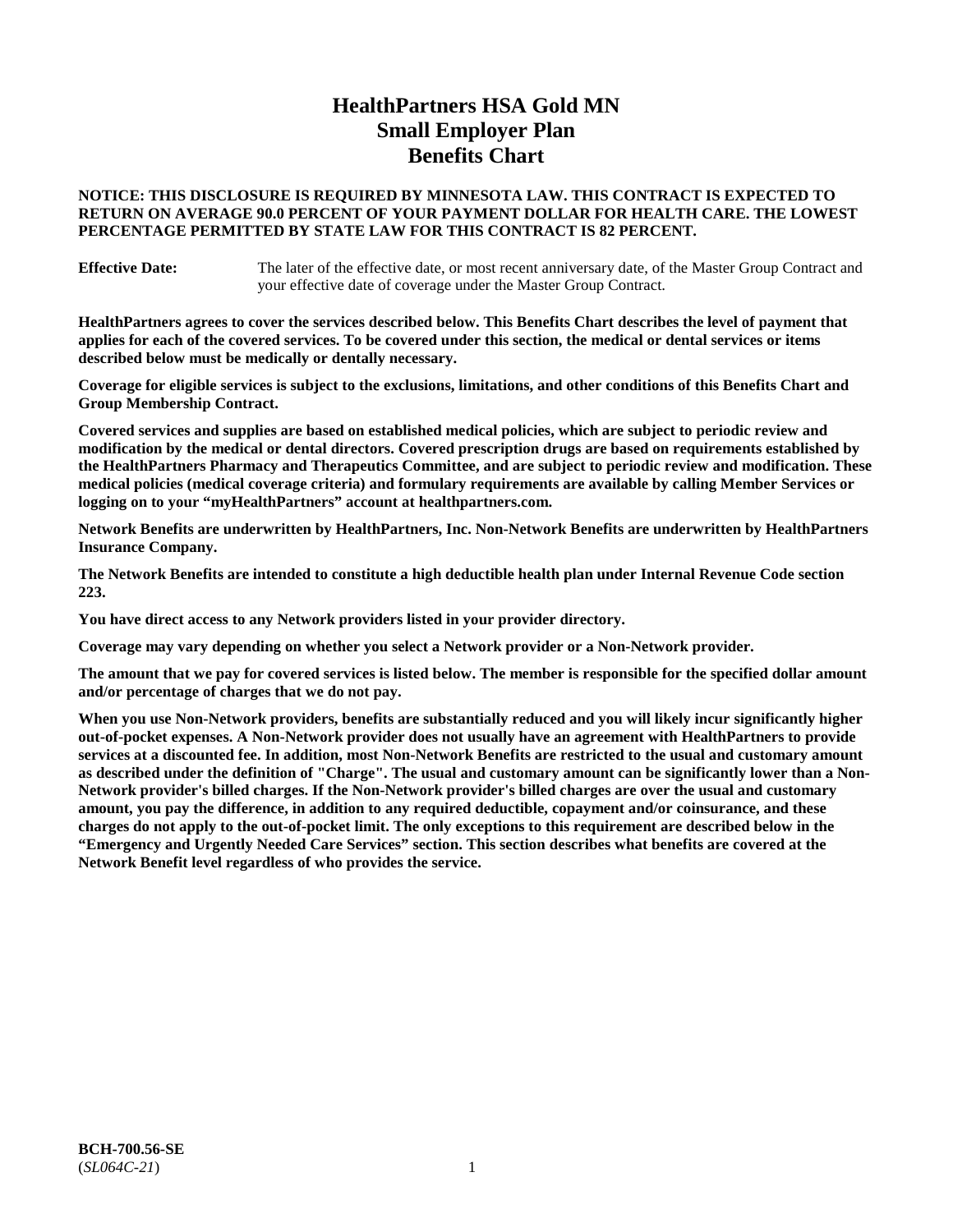# **These definitions apply to this Benefits Chart. They also apply to the Contract.**

| <b>Biosimilar Drugs:</b> | A prescription drug, approved by the Food and Drug Administration (FDA), that the FDA has<br>determined is biosimilar to and interchangeable with a biological brand name drug. Biosimilar<br>drugs are not considered generic drugs and are not covered under the generic drug benefit.                                                                                                                                                                                                                                                                                                                                           |
|--------------------------|------------------------------------------------------------------------------------------------------------------------------------------------------------------------------------------------------------------------------------------------------------------------------------------------------------------------------------------------------------------------------------------------------------------------------------------------------------------------------------------------------------------------------------------------------------------------------------------------------------------------------------|
| <b>Brand Name Drug:</b>  | A prescription drug, approved by the Food and Drug Administration (FDA), that is manufactured,<br>sold, or licensed for sale under a trademark by the pharmaceutical company that originally<br>researched and developed the drug. Brand name drugs have the same active-ingredient formula as<br>the generic version of the drug. However, generic drugs are manufactured and sold by other drug<br>manufacturers and are generally not available until after the patent on the brand name drug has<br>expired. A few brand name drugs may be covered at the generic drug benefit level if this is<br>indicated on the formulary. |
| <b>Calendar Year:</b>    | This is the 12-month period beginning 12:01 A.M. Central Time, on January 1, and ending 12:00<br>A.M. Central Time of the next following December 31.                                                                                                                                                                                                                                                                                                                                                                                                                                                                              |
| <b>Charge:</b>           | For covered services delivered by participating network providers, this is the provider's discounted<br>charge for a given medical/surgical service, procedure or item.                                                                                                                                                                                                                                                                                                                                                                                                                                                            |
|                          | For covered services delivered by non-network providers, a contracted rate may apply if such<br>arrangement is available to HealthPartners.                                                                                                                                                                                                                                                                                                                                                                                                                                                                                        |
|                          | For the Usual and Customary charge for covered services delivered by non-network providers, our<br>payment is calculated using one of the following options to be determined at HealthPartners'<br>discretion: 1) a percentage of the Medicare fee schedule; 2) a comparable schedule if the services<br>is not on the Medicare fee schedule; 3) a commercially reasonable rate for such service.                                                                                                                                                                                                                                  |
|                          | The Usual and Customary Charge is the maximum amount allowed that we consider in the<br>calculation of the payment of charges incurred for certain covered services. You must pay for any<br>charges above the usual and customary charge, and they do not apply to the out-of-pocket limit.                                                                                                                                                                                                                                                                                                                                       |
|                          | A charge is incurred for covered ambulatory medical and surgical services, on the date the service<br>or item is provided. A charge is incurred for covered inpatient services, on the date of admission to<br>a hospital. To be covered, a charge must be incurred on or after the member's effective date and<br>on or before the termination date.                                                                                                                                                                                                                                                                              |
| Copayment/Coinsurance:   | The specified dollar amount, or percentage, of charges incurred for covered services, which we do<br>not pay, but which a member must pay, each time a member receives certain medical services,<br>procedures or items. Our payment for those covered services or items begins after the copayment<br>or coinsurance is satisfied. Covered services or items requiring a copayment or coinsurance are<br>specified in this Benefits Chart.                                                                                                                                                                                        |
|                          | For services provided by a network provider:                                                                                                                                                                                                                                                                                                                                                                                                                                                                                                                                                                                       |
|                          | An amount which is listed as a flat dollar copayment is applied to a network provider's discounted<br>charges for a given service. However, if the network provider's discounted charge for a service or<br>item is less than the flat dollar copayment, you will pay the network provider's discounted charge.<br>An amount which is listed as a percentage of charges or coinsurance is based on the network<br>provider's discounted charges, calculated at the time the claim is processed, which may include an<br>agreed upon fee schedule rate for case rate or withhold arrangements.                                      |
|                          | For services provided by a non-network provider:                                                                                                                                                                                                                                                                                                                                                                                                                                                                                                                                                                                   |
|                          | Any copayment or coinsurance is applied to the lesser of the provider's charges or the usual and<br>customary charge for a service.                                                                                                                                                                                                                                                                                                                                                                                                                                                                                                |
|                          | A copayment or coinsurance is due at the time a service is provided, or when billed by the<br>provider. The copayment or coinsurance applicable for a scheduled visit with a network provider<br>will be collected for each visit, late cancellation and failed appointment. Services may not be<br>withheld for failure to pay a deductible or coinsurance at or prior to the time of service.                                                                                                                                                                                                                                    |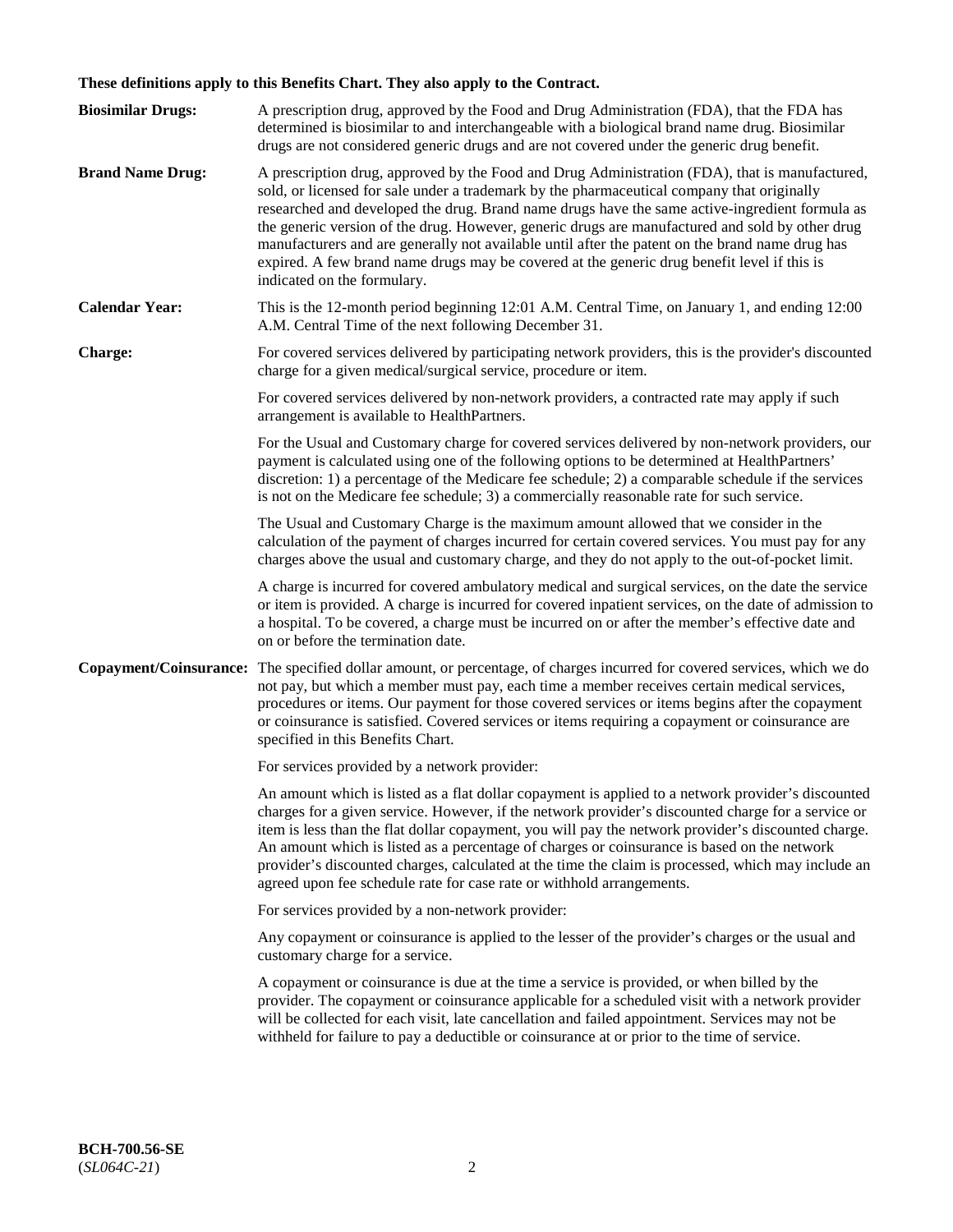| Deductible:       | The specified dollar amount of charges incurred for covered services, which we do not pay, but a<br>member or a family has to pay first in a calendar year. Our payment for those services or items<br>begins after the deductible is satisfied. For network providers, the amount of the charges that apply<br>to the deductible are based on the network provider's discounted charges, calculated at the time<br>the claim is processed, which may include an agreed upon fee schedule rate for case rate or<br>withhold arrangements. For non-network providers, the amount of charges that apply to the<br>deductible are the lesser of the provider's charges or the usual and customary charge for a service.                                                                                                                                                                                                                                                                                                                                                                                                                                                                                                                                             |
|-------------------|------------------------------------------------------------------------------------------------------------------------------------------------------------------------------------------------------------------------------------------------------------------------------------------------------------------------------------------------------------------------------------------------------------------------------------------------------------------------------------------------------------------------------------------------------------------------------------------------------------------------------------------------------------------------------------------------------------------------------------------------------------------------------------------------------------------------------------------------------------------------------------------------------------------------------------------------------------------------------------------------------------------------------------------------------------------------------------------------------------------------------------------------------------------------------------------------------------------------------------------------------------------|
|                   | Any amounts paid or reimbursed by a third party, including but not limited to: point of service<br>rebates, manufacturer coupons, manufacturer debit cards or other forms of direct reimbursement to<br>a member for a product or service, will not apply toward your deductible, to the extent permitted<br>under state and federal law.                                                                                                                                                                                                                                                                                                                                                                                                                                                                                                                                                                                                                                                                                                                                                                                                                                                                                                                        |
|                   | Your plan has an embedded deductible. This means once a member meets the individual<br>deductible, the plan begins paying benefits for that person. If two or more members of the family<br>meet the family deductible, the plan begins paying benefits for all members of the family,<br>regardless of whether each member has met the individual deductible. However, a member may<br>not contribute more than the individual deductible toward the family deductible.                                                                                                                                                                                                                                                                                                                                                                                                                                                                                                                                                                                                                                                                                                                                                                                         |
|                   | All services are subject to the deductible unless otherwise indicated below in this Benefits Chart.                                                                                                                                                                                                                                                                                                                                                                                                                                                                                                                                                                                                                                                                                                                                                                                                                                                                                                                                                                                                                                                                                                                                                              |
| <b>Formulary:</b> | This is a current list, which may be revised from time to time, of formulary prescription drugs,<br>medications, equipment and supplies covered by us as indicated in the Benefits Chart which are<br>covered at the highest benefit level. Some drugs may require prior authorization to be covered as<br>formulary drugs. You may be granted an exception to the formulary that is available to you upon<br>request. These guidelines and procedures include exceptions to the formulary for anti-psychotic<br>prescription drugs prescribed to treat emotional disturbances or mental illness if your health care<br>provider (1) indicates to the dispensing pharmacist, orally or in writing, that the prescription must<br>be dispensed as indicated and (2) certifies in writing to us that the prescribed drug will best treat<br>your condition. Also, you may continue to receive certain non-formulary prescription drugs for<br>diagnosed mental illness or emotional disturbance when our formulary changes or you change<br>health plans for up to one year following the change. We also have written guidelines and<br>procedures for granting formulary exceptions for other drugs that are available to you upon request<br>or on our website. |
|                   | HMO Formulary Exception Process (including antipsychotic drugs). If you are prescribed a<br>drug, we must promptly grant you an exception to our formulary when your health care provider<br>indicates to us that:                                                                                                                                                                                                                                                                                                                                                                                                                                                                                                                                                                                                                                                                                                                                                                                                                                                                                                                                                                                                                                               |
|                   | (1) the formulary drug causes an adverse reaction to the patient;<br>(2) the formulary drug is contraindicated for the patient; or<br>(3) the health care provider demonstrates that the prescription drug must be dispensed as written<br>to provide maximum medical benefit to the patient.                                                                                                                                                                                                                                                                                                                                                                                                                                                                                                                                                                                                                                                                                                                                                                                                                                                                                                                                                                    |
|                   | The formulary, and information on drugs that require authorization, are available by calling<br>Member Services or logging on to your "myHealthPartners" account at healthpartners.com.                                                                                                                                                                                                                                                                                                                                                                                                                                                                                                                                                                                                                                                                                                                                                                                                                                                                                                                                                                                                                                                                          |
|                   | Formulary Changes. The formulary may change throughout the year. If you are affected by a<br>formulary change, you will receive at least 30 days' advanced notice of that change, and you<br>may request a formulary exception.                                                                                                                                                                                                                                                                                                                                                                                                                                                                                                                                                                                                                                                                                                                                                                                                                                                                                                                                                                                                                                  |
|                   |                                                                                                                                                                                                                                                                                                                                                                                                                                                                                                                                                                                                                                                                                                                                                                                                                                                                                                                                                                                                                                                                                                                                                                                                                                                                  |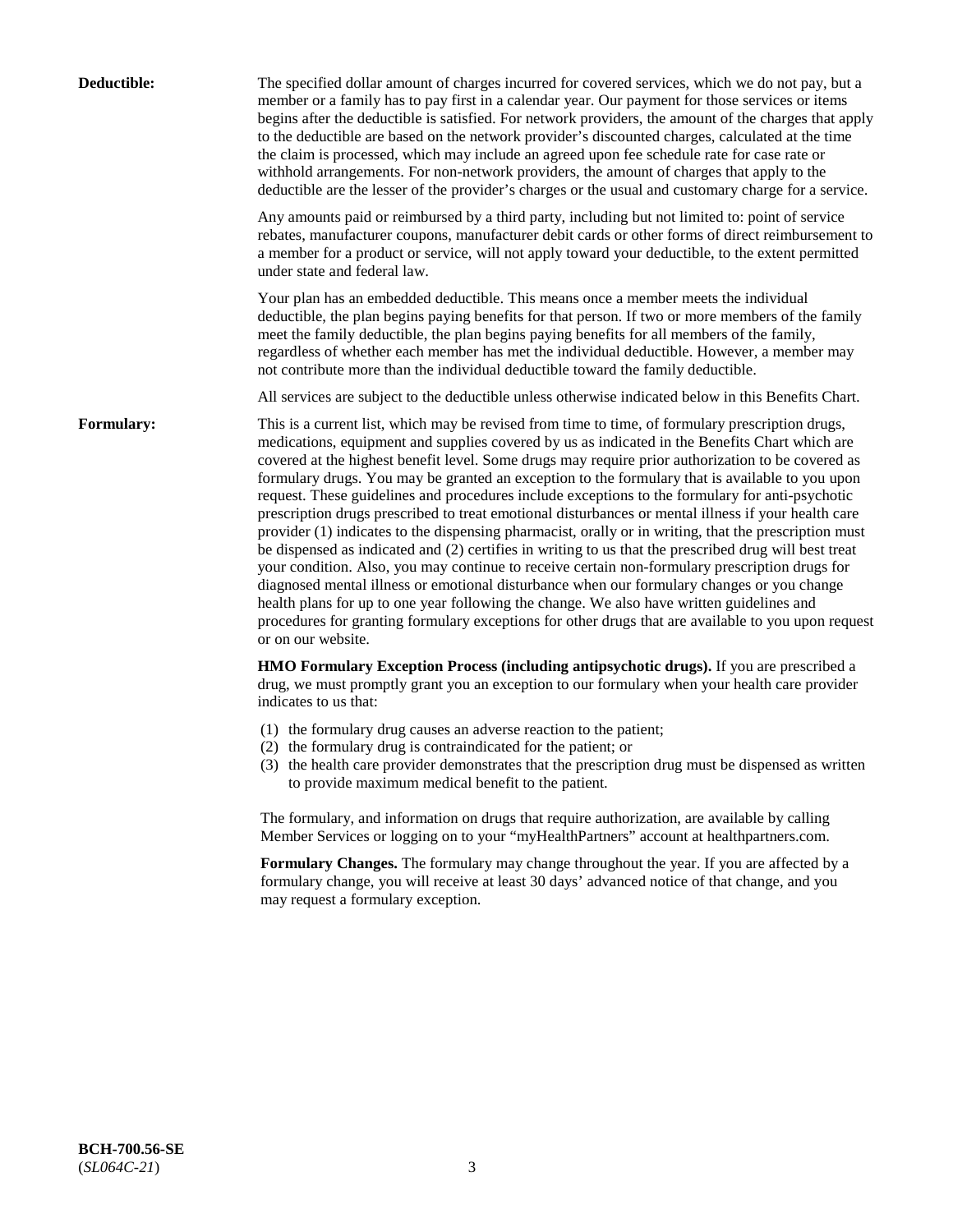## **Federal Formulary Exception Process:**

If you are prescribed a drug that is not included on the formulary and your plan does not cover nonformulary drugs, you, your designee or your prescribing physician may request a review through our formulary exception process, which includes external review. This process is described below.

- **1. Standard Exception Request.** If your provider prescribes a drug that is not on our formulary, you may submit a standard exception request. If you, your designee or your prescribing provider submit a standard exception request, we must make our coverage determination and notify you within 72 hours of our receipt of the request. If we grant the exception to cover the drug, we are required to cover the drug for the duration of the prescription, including refills.
- **2. Expedited Exception Request.** If your provider prescribes a drug that is not on our formulary, you may submit an expedited exception request if there are exigent circumstances. Exigent circumstances exist when you are suffering from a health condition that may seriously jeopardize your life, health, or ability to regain maximum function or when you are undergoing a current course using a nonformulary drug. If you, your designee or your prescribing provider submit an expedited exception request, we must make our coverage determination and notify you within 24 hours of our receipt of the request. If we grant the exception to cover the drug, we are required to cover the drug for the duration of the prescription, including refills. If we grant an exception based on exigent circumstances, we must cover the drug for the duration of the exigency.
- **3. Federal External Review Exception Request.** If coverage of a drug is denied after an exception request review under items 1. or 2. above, you, your designee, or your prescribing provider may request an external review exception request. If the initial request was a standard exception request, we must notify you or your designee and the prescribing provider of the coverage determination within 72 hours of our receipt of your request for external review. If the initial request was an expedited exception request, we must notify you or your designee and the prescribing provider of the coverage determination within 24 hours our receipt of your request for external review. If you are granted an exception after the external review exception request, we are required to cover the drug for the duration of the prescription, if the initial request was a standard exception request. If the initial request was an expedited exception request, we must provide coverage for the duration of the exigency.
- **4. State External Review Request.** If coverage of the drug is denied after a federal external review exception request under item 3. above, you may request an external review under the "Disputes and Complaints" section, "External Complaints Procedures" in the Group Membership Contract.
- **Generic Drug:** A prescription drug, approved by the Food and Drug Administration (FDA) that the FDA has determined is comparable to a brand name drug product in dosage form, strength, route of administration, quality, intended use and documented bioequivalence. Generally, generic drugs cost less than brand name drugs. Some brand name drugs may be covered at the generic drug benefit level if this is indicated on the formulary.
- **Non-Formulary Drug:** This is a prescription drug approved by the Food and Drug Administration (FDA) that is not on the formulary, is medically necessary and is not investigative or otherwise excluded under this Benefits Chart.
- **Out-of-Pocket Expenses:** You pay the specified copayments/coinsurance and deductibles applicable for particular services, subject to the out-of-pocket limit described below. These amounts are in addition to the monthly enrollment payments.
- **Out-of-Pocket Limit:** You pay the copayments/coinsurance and deductibles for covered services, to the individual or family out-of-pocket limit. Thereafter we cover 100% of the charges incurred for all other covered services, for the rest of the calendar year. You pay amounts greater than the out-of-pocket limit if you exceed any visit or day limits.

Non-Network Benefits above the usual and customary charge (see definition of charge above) do not apply to the out-of-pocket limit.

Non-Network benefits for transplant surgery do not apply to the out-of-pocket limit.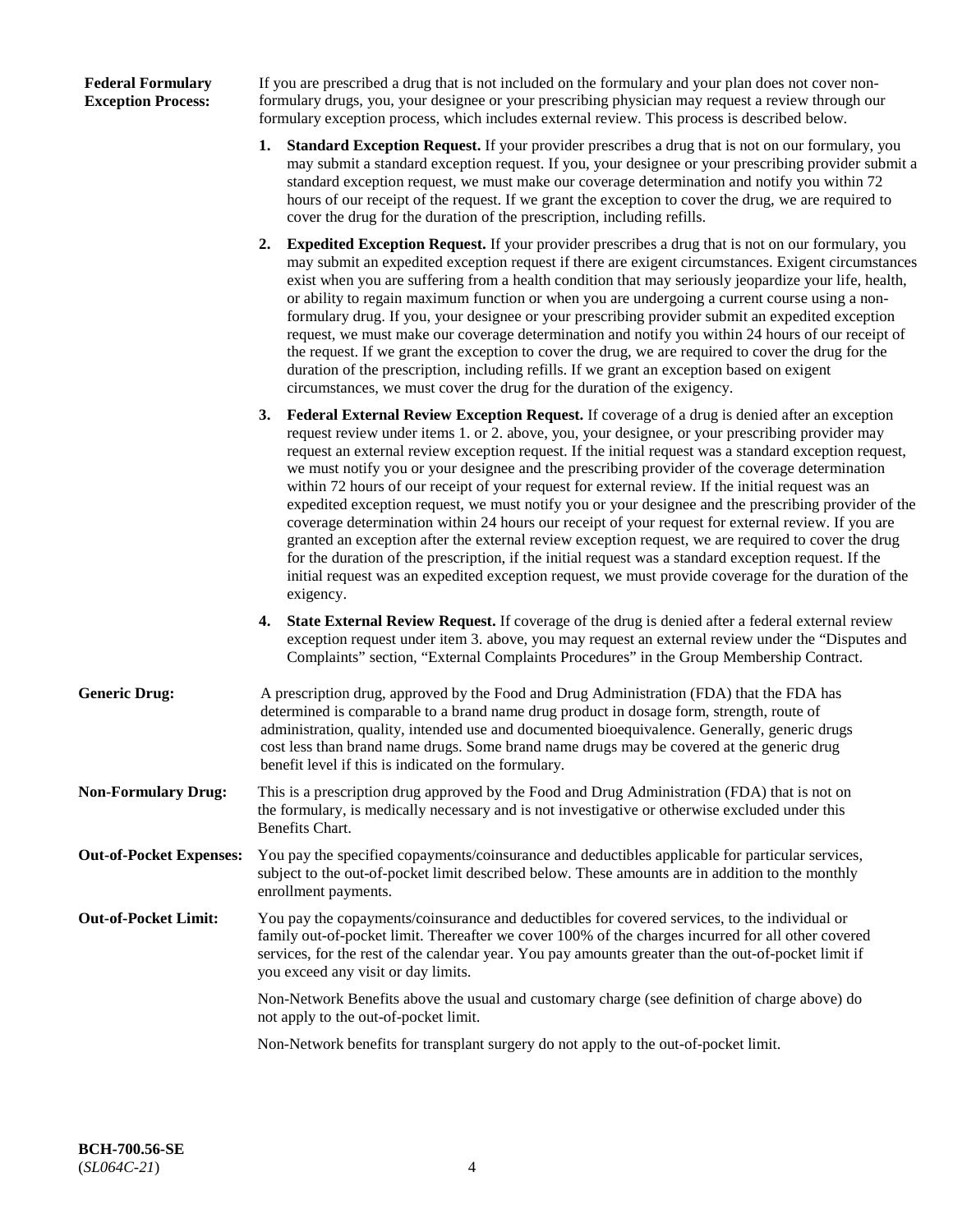Any amounts paid or reimbursed by a third party, including but not limited to: point of service rebates, manufacturer coupons, manufacturer debit cards or other forms of direct reimbursement to a member for a product or service, will not apply as an out of pocket expense, to the extent permitted under state and federal law. You are responsible to keep track of the out-of-pocket expenses. Contact our Member Services department for assistance in determining the amount paid by the enrollee for specific eligible services received. Claims for reimbursement under the out-of-pocket limit provisions are subject to the same time limits and provisions described under the "Claims Provisions" section of the Contract. **Specialty Drug List:** This is a current list, which may be revised from time to time, of prescription drugs, medications, equipment and supplies, which are typically bio-pharmaceuticals. The purpose of a specialty drug list is to facilitate enhanced monitoring of complex therapies used to treat specific conditions. Specialty drugs are covered by us as indicated in this Benefits Chart. The specialty drug list is available by calling Member Services or logging on to your "*my*HealthPartners" account at [healthpartners.com](https://www.healthpartners.com/hp/index.html) **virtuwell:** This is an online service that you may use to receive a diagnosis and treatment for certain routine conditions, such as a cold and flu, ear pain and sinus infections. You may access the virtuwell website at [virtuwell.com.](https://www.virtuwell.com/)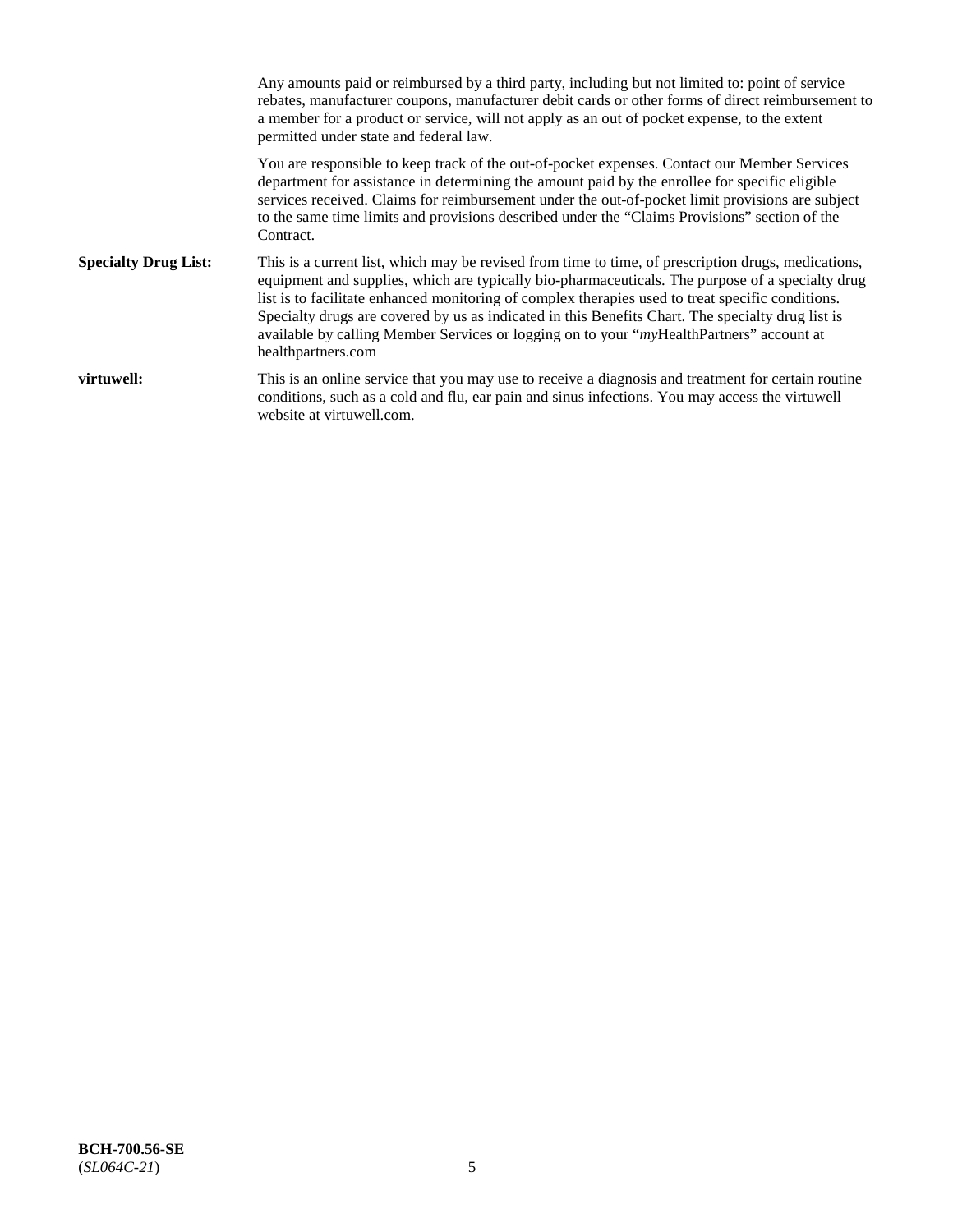## **DEDUCTIBLES AND OUT-OF-POCKET LIMITS**

### **Individual Calendar Year Deductible**

| <b>Network Benefits</b> | <b>Non-Network Benefits</b> |
|-------------------------|-----------------------------|
| \$3,000                 | \$10,000                    |

## **Family Calendar Year Deductible**

| <b>Network Benefits</b> | <b>Non-Network Benefits</b> |
|-------------------------|-----------------------------|
| \$6,000                 | \$20,000                    |

Separate deductibles must be satisfied under the Network Benefits and Non-Network Benefits.

Your plan has an embedded deductible. This means once a member meets the individual deductible, the plan begins paying benefits for that person. If two or more members of the family meet the family deductible, the plan begins paying benefits for all members of the family, regardless of whether each member has met the individual deductible. However, a member may not contribute more than the individual deductible toward the family deductible.

Any amounts paid or reimbursed by a third party, including but not limited to: point of service rebates, manufacturer coupons, debit cards or other forms of direct reimbursement to a member for a product or service, will not apply toward your deductible, to the extent permitted under state and federal law.

#### **Individual Calendar Year Out-of-Pocket Limit**

| <b>Network Benefits</b> | <b>Non-Network Benefits</b> |
|-------------------------|-----------------------------|
| \$3,000                 | \$30,000                    |

#### **Family Calendar Year Out-of-Pocket Limit**

| <b>Network Benefits</b> | <b>Non-Network Benefits</b> |
|-------------------------|-----------------------------|
| \$6,000                 | \$60,000                    |

Separate Out-of-Pocket Limits must be satisfied under the Network Benefits and Non-Network Benefits.

Non-Network Benefits above the usual and customary charge will not apply toward the individual or family out-of-pocket limit.

Any amounts paid or reimbursed by a third party, including but not limited to: point of service rebates, manufacturer coupons, manufacturer debit cards or other forms of direct reimbursement to a member for a product or service, will not apply as an out of pocket expense, to the extent permitted under state and federal law.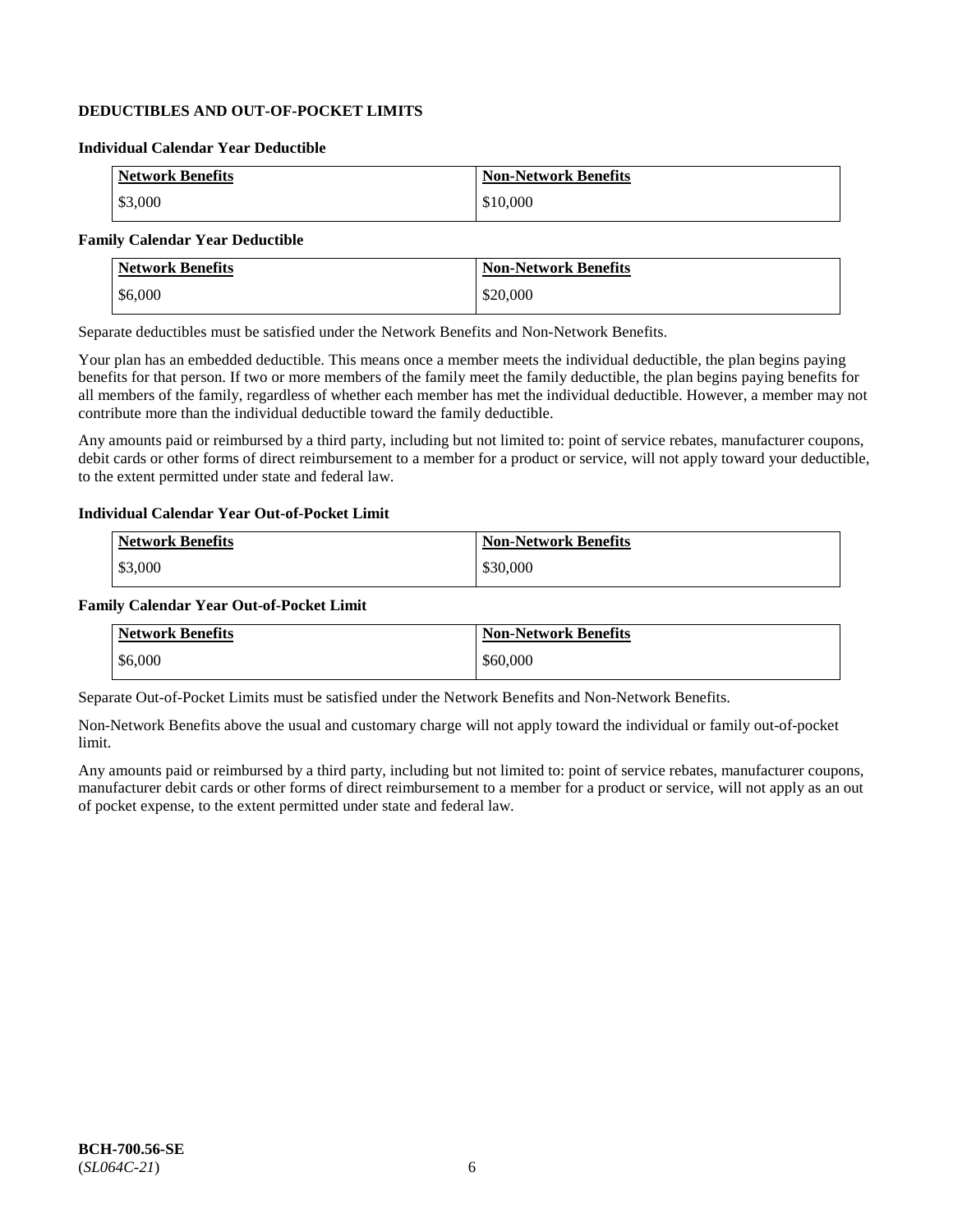## **AMBULANCE AND MEDICAL TRANSPORTATION**

## **Covered Services:**

We cover ambulance and medical transportation for medical emergencies and as shown below.

We also cover medically necessary, non-emergency medical transportation if it meets our medical coverage criteria.

Covered services and supplies are based on established medical policies, which are subject to periodic review and modification by the medical or dental directors. These medical policies (medical coverage criteria) and applicable prior authorization requirements are available by calling Member Services or logging on to your "myHealthPartners" account at [healthpartners.com.](https://www.healthpartners.com/hp/index.html)

## **Ambulance and medical transportation for medical emergencies (other than non-emergency fixed wing air ambulance transportation)**

| Network Benefits              | <b>Non-Network Benefits</b> |
|-------------------------------|-----------------------------|
| 100% of the charges incurred. | See Network Benefits.       |

## **Non-emergency fixed wing air ambulance transportation**

| Network Benefits              | <b>Non-Network Benefits</b>  |
|-------------------------------|------------------------------|
| 100% of the charges incurred. | 50% of the charges incurred. |

## **Not Covered:**

See "Services Not Covered" in the Group Membership Contract.

## **BEHAVIORAL HEALTH SERVICES**

## **Covered Services:**

Covered services are based on established medical policies, which are subject to periodic review and modification by the medical directors. These medical policies (medical coverage criteria) are available by calling Member Services or logging on to your "*my*HealthPartners" account at [healthpartners.com.](http://www.healthpartners.com/)

You have rights to parity in mental health and substance use disorder treatment as required by the federal Mental Health Parity and Addiction Equity Act and Minnesota Statutes, section 62Q.47. These laws require:

- That mental health and substance abuse services be covered on the same basis as medical services;
- That cost-sharing for mental health and substance abuse services can be no more restrictive than cost-sharing for similar medical services;
- That treatment restrictions and limitation such as prior authorization and medical necessity can be no more restrictive than for similar medical services;
- That if enrollees have concerns they can call Member Services, file a complaint with HealthPartners, or file a complaint with the Minnesota Department of Health.

## **Mental Health Services**

We cover services for: mental health diagnoses as described in the Diagnostic and Statistical Manual of Mental Disorders – Fifth Edition (DSM-5) (most recent edition) that lead to significant disruption of function in the member's life.

We also provide coverage for mental health treatment ordered by a Minnesota court under a valid court order that is issued on the basis of a behavioral care evaluation performed by a licensed psychiatrist or doctoral level licensed psychologist, which includes a diagnosis and an individual treatment plan for care in the most appropriate, least restrictive environment. We must be given a copy of the court order and the behavioral care evaluation, and the service must be a covered benefit under this plan, and the service must be provided by a network provider, or other provider as required by law. We cover the evaluation upon which the court order was based if it was provided by a network provider. We also provide coverage for the initial mental health evaluation of a child, regardless of whether that evaluation leads to a court order for treatment, if the evaluation is ordered by a Minnesota juvenile court.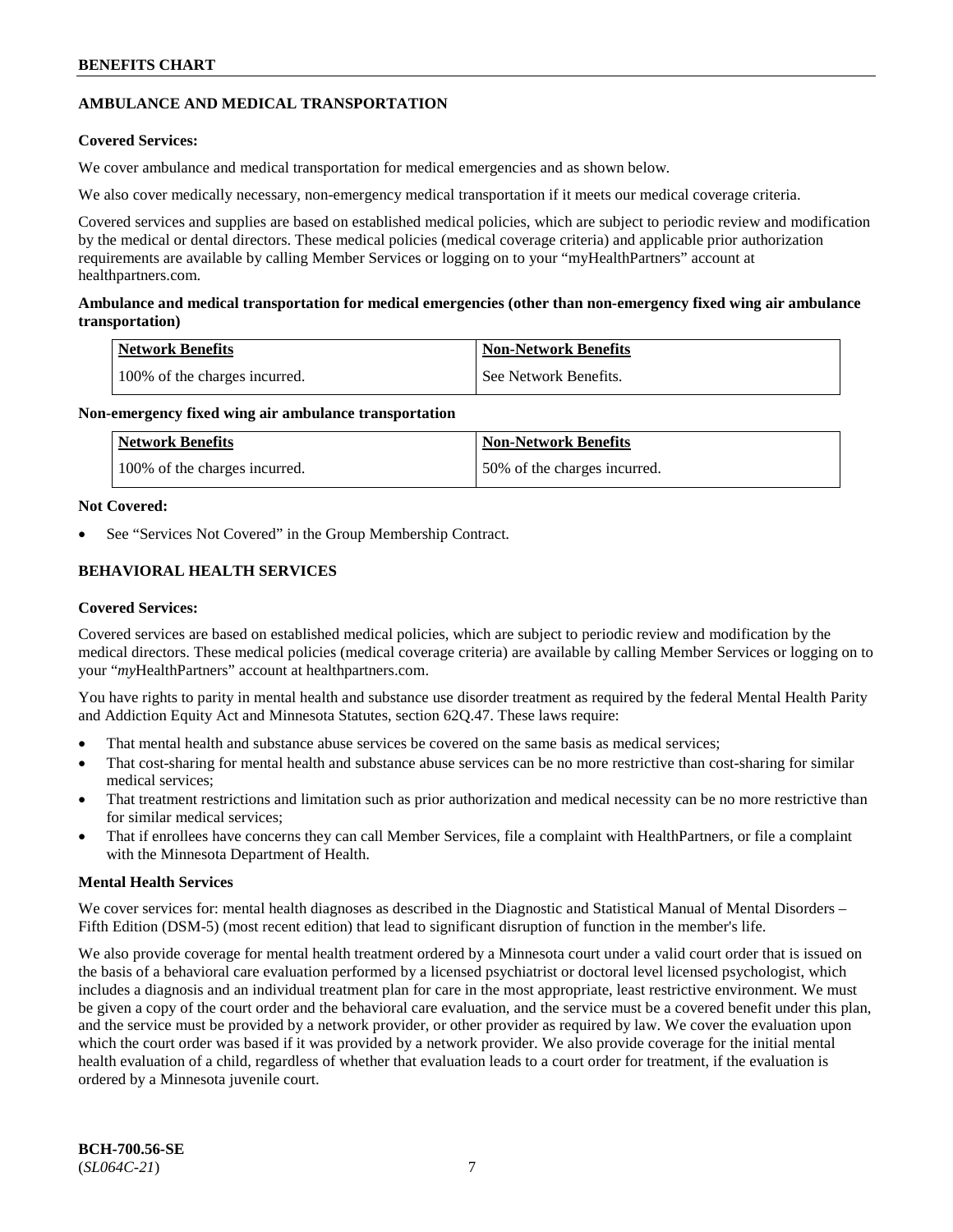**Outpatient Services, including intensive outpatient and day treatment:** We cover medically necessary outpatient professional mental health services for evaluation, crisis intervention, and treatment of mental health disorders.

A comprehensive diagnostic assessment will be made of each patient as the basis for a determination by a mental health professional, concerning the appropriate treatment and the extent of services required.

Outpatient services we cover for a diagnosed mental health condition include the following:

- Individual, group, family, and multi-family therapy;
- Medication management provided by a physician, certified nurse practitioner, or physician's assistant;
- Psychological testing services for the purposes of determining the differential diagnoses and treatment planning for patients currently receiving behavioral health services;
- Day treatment and intensive outpatient services in a licensed program;
- Partial hospitalization services in a licensed hospital or community mental health center;
- Psychotherapy and nursing services provided in the home if authorized by us; and
- Treatment for gender dysphoria that meets medical coverage criteria.

| <b>Network Benefits</b>       | <b>Non-Network Benefits</b>  |
|-------------------------------|------------------------------|
| 100% of the charges incurred. | 50% of the charges incurred. |

#### **Group Therapy**

| Network Benefits              | <b>Non-Network Benefits</b>  |
|-------------------------------|------------------------------|
| 100% of the charges incurred. | 50% of the charges incurred. |

**Inpatient Services, including psychiatric residential treatment:** We cover medically necessary inpatient services in a hospital and professional services for treatment of mental health disorders. Medical stabilization is covered under inpatient hospital services in the "Hospital and Skilled Nursing Facility Services" section.

We also cover medically necessary psychiatric residential treatment for adults and emotionally disabled children as diagnosed by a physician. This care must be authorized by us and provided by a hospital or residential behavioral health treatment facility licensed by the local state or Health and Human Services Department. Services not covered under this benefit include shelter services, correctional services, detention services, transitional services, group residential services, foster care services and wilderness programs.

| Network Benefits              | <b>Non-Network Benefits</b>  |
|-------------------------------|------------------------------|
| 100% of the charges incurred. | 50% of the charges incurred. |

## **Chemical Health Services**

We cover medically necessary services for assessments by a licensed alcohol and drug counselor and treatment of Substance-Related Disorders as defined in the latest edition of the DSM-5.

**Outpatient Services, including intensive outpatient and day treatment services:** We cover medically necessary outpatient professional services for the diagnosis and treatment of chemical dependency. Chemical dependency treatment programs must be licensed by the applicable state agency.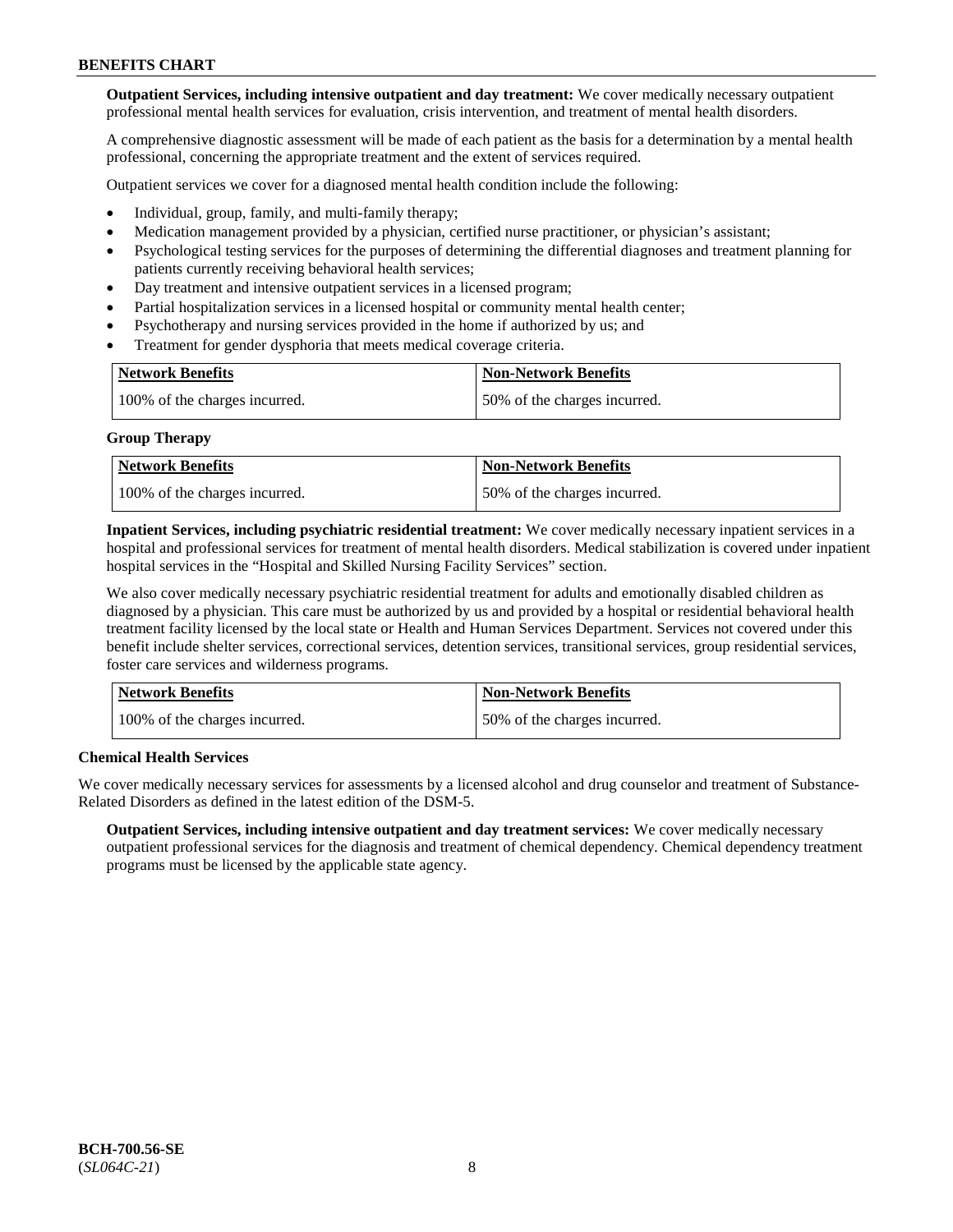Outpatient services we cover for a diagnosed chemical dependency condition include the following:

- Individual, group, family, and multi-family therapy provided in an office setting;
- Opiate replacement therapy including methadone and buprenorphine treatment; and
- Day treatment and intensive outpatient services in a licensed program.

| Network Benefits              | <b>Non-Network Benefits</b>  |
|-------------------------------|------------------------------|
| 100% of the charges incurred. | 50% of the charges incurred. |

**Inpatient Services:** We cover medically necessary inpatient services in a hospital or primary residential treatment in a licensed chemical health treatment center. Primary residential treatment is an intensive residential treatment program of limited duration, typically 30 days or less.

We cover services provided in a hospital that is licensed by the local state and accredited by Medicare.

**Detoxification Services.** We cover detoxification services in a hospital or community detoxification facility if it is licensed by the local Health and Human Services Department.

| <b>Network Benefits</b>       | <b>Non-Network Benefits</b>  |
|-------------------------------|------------------------------|
| 100% of the charges incurred. | 50% of the charges incurred. |

## **Not Covered:**

See "Services Not Covered" in the Group Membership Contract.

## **CHIROPRACTIC SERVICES**

## **Covered Services:**

We cover chiropractic services for rehabilitative care, provided to diagnose and treat acute neuromusculo-skeletal conditions.

Massage therapy which is performed in conjunction with other treatment/modalities by a chiropractor, is part of a prescribed treatment plan and is not billed separately is covered.

| Network Benefits              | <b>Non-Network Benefits</b>           |
|-------------------------------|---------------------------------------|
| 100% of the charges incurred. | 50% of the charges incurred.          |
|                               | Limit of 20 visits per calendar year. |

## **Not Covered:**

- Massage therapy for the purpose of comfort or convenience of the member.
- See "Services Not Covered" in the Group Membership Contract.

## **CLINICAL TRIALS**

## **Covered Services:**

We cover certain routine services if you participate in a Phase I, Phase II, Phase III or Phase IV clinical trial that is conducted in relation to the prevention, detection, or treatment of cancer or other life-threatening disease or condition as defined in the Affordable Care Act. We cover routine patient costs for services that would be eligible under this Benefits Chart if the service was provided outside of a clinical trial.

| <b>Network Benefits</b>                                                                                                                                                                                | <b>Non-Network Benefits</b>                                                                                                                                                                                |
|--------------------------------------------------------------------------------------------------------------------------------------------------------------------------------------------------------|------------------------------------------------------------------------------------------------------------------------------------------------------------------------------------------------------------|
| Coverage level is same as corresponding Network<br>Benefit, depending on type of service provided such as<br>Office Visits for Illness or Injury, Inpatient or<br><b>Outpatient Hospital Services.</b> | Coverage level is same as corresponding Non-Network<br>Benefit, depending on type of service provided such as<br>Office Visits for Illness or Injury, Inpatient or<br><b>Outpatient Hospital Services.</b> |
|                                                                                                                                                                                                        |                                                                                                                                                                                                            |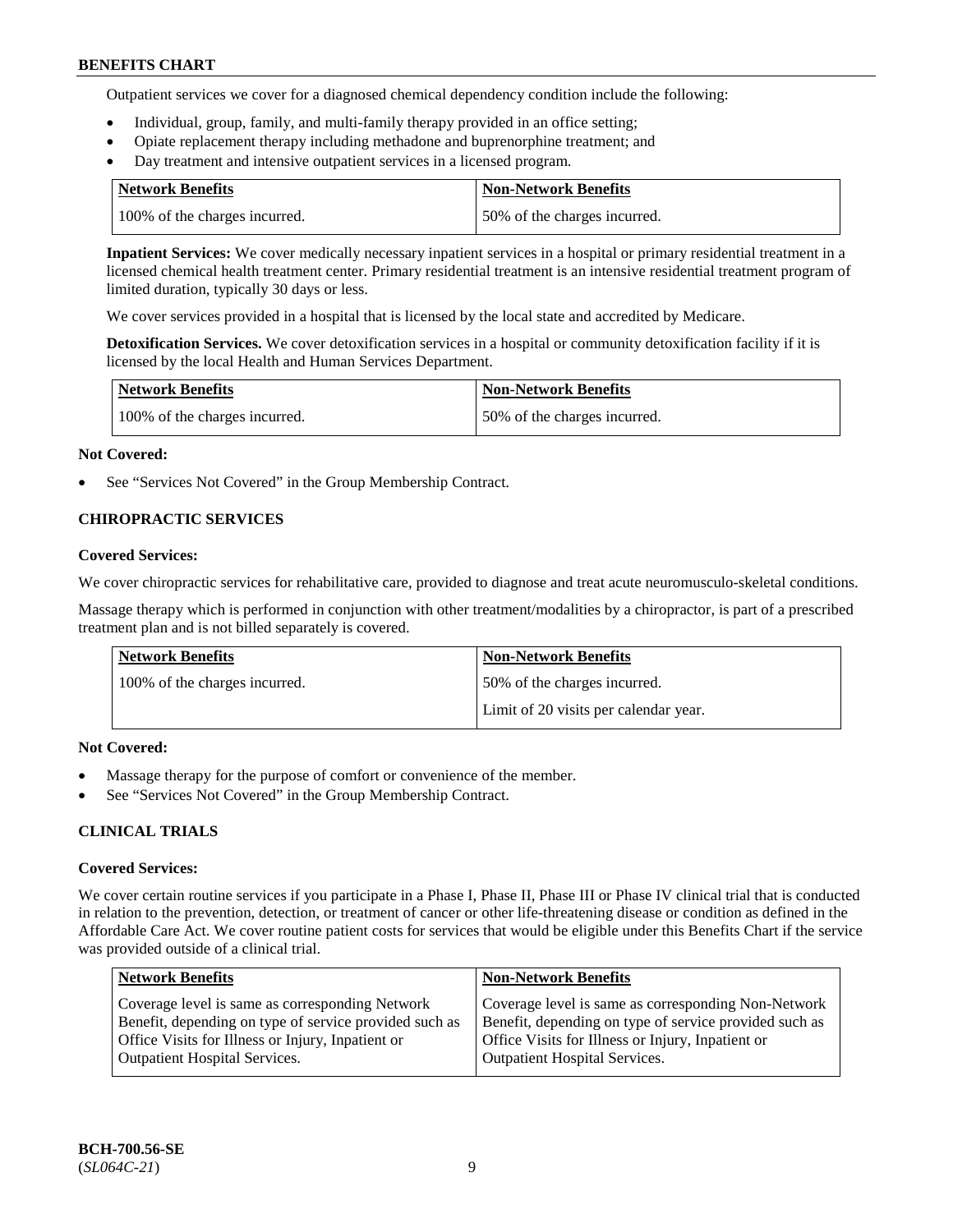## **Not Covered:**

- The investigative item, device or service itself.
- Items or services that are provided solely to satisfy data collection and analysis needs and that are not used in the direct clinical management of the patient.
- A service that is clearly inconsistent with widely accepted and established standards of care for a particular diagnosis.
- See "Services Not Covered" in the Group Membership Contract.

## **DENTAL SERVICES**

## **Covered Services:**

We cover services as described below.

**Accidental Dental Services:** We cover dentally necessary services to treat and restore damage done to sound, natural, unrestored teeth as a result of an accidental injury. Coverage is for damage caused by external trauma to face and mouth only, not for cracked or broken teeth which result from biting or chewing. We cover restorations, root canals, crowns and replacement of teeth lost that are directly related to the accident in which the member was involved. We cover initial exams, xrays, and palliative treatment including extractions, and other oral surgical procedures directly related to the accident. Subsequent treatment must be initiated within the specified time-frame and must be directly related to the accident. We do not cover restoration and replacement of teeth that are not "sound and natural" at the time of the accident.

Full mouth rehabilitation to correct occlusion (bite) and malocclusion (misaligned teeth not due to the accident) are not covered.

When an implant-supported dental prosthetic treatment is pursued, the accidental dental benefit will be applied to the prosthetic procedure. Benefits are limited to the amount that would be paid toward the placement of a removable dental prosthetic appliance that could be used in the absence of implant treatment. Care must be provided or pre-authorized by a HealthPartners dentist.

| Network Benefits              | <b>Non-Network Benefits</b>  |
|-------------------------------|------------------------------|
| 100% of the charges incurred. | 50% of the charges incurred. |

For all accidental dental services, treatment and/or restoration must be initiated within six months of the date of the injury. Coverage is limited to the initial course of treatment and/or initial restoration. Services must be provided within twenty-four months of the date of injury to be covered.

## **Medical Referral Dental Services**

**Medically Necessary Outpatient Dental Services:** We cover medically necessary outpatient dental services. Coverage is limited to dental services required for treatment of an underlying medical condition, e.g., removal of teeth to complete radiation treatment for cancer of the jaw, cysts and lesions.

| Network Benefits              | <b>Non-Network Benefits</b>  |
|-------------------------------|------------------------------|
| 100% of the charges incurred. | 50% of the charges incurred. |

**Medically Necessary Hospitalization and Anesthesia for Dental Care:** We cover medically necessary hospitalization for dental care. This is limited to charges incurred by a member who: (1) is a child under age  $5$ ; (2) is severely disabled; (3) has a medical condition and requires hospitalization or general anesthesia for dental care treatment; or (4) is a child between age 5 and 12 and care in dental offices has been attempted unsuccessfully and usual methods of behavior modification have not been successful, or when extensive amounts of restorative care, exceeding four appointments, are required. Coverage is limited to facility and anesthesia charges. Oral surgeon/dentist professional fees are not covered.

| Network Benefits              | <b>Non-Network Benefits</b>  |
|-------------------------------|------------------------------|
| 100% of the charges incurred. | 50% of the charges incurred. |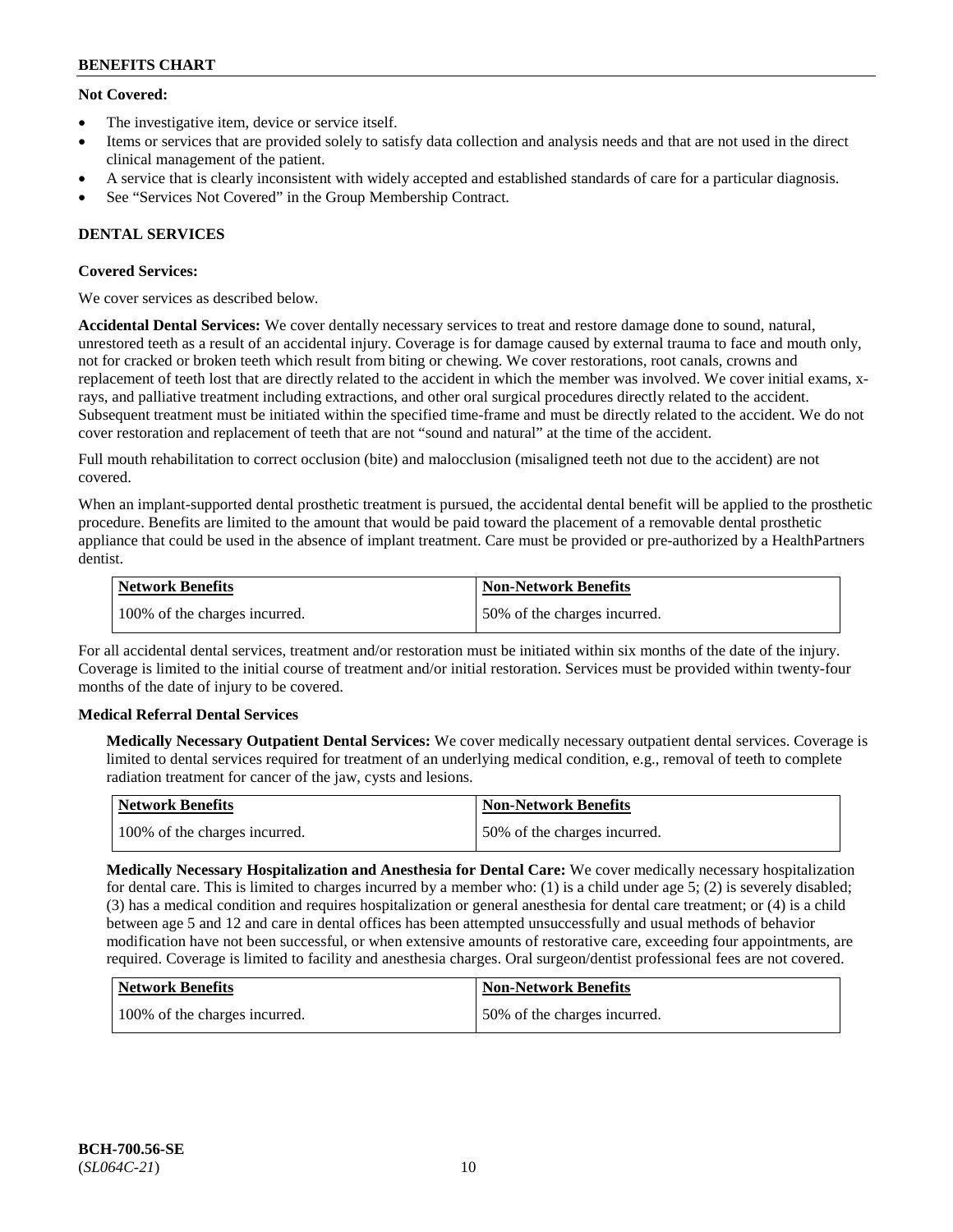**Medical Complications of Dental Care:** We cover medical complications of dental care. Treatment must be medically necessary care and related to medical complications of non-covered dental care, including complications of the head, neck, or substructures.

| Network Benefits              | <b>Non-Network Benefits</b>  |
|-------------------------------|------------------------------|
| 100% of the charges incurred. | 50% of the charges incurred. |

**Oral Surgery**: We cover oral surgery. Coverage is limited to treatment of medical conditions requiring oral surgery, such as treatment of oral neoplasm, non-dental cysts, fracture of the jaws, trauma of the mouth and jaws.

| Network Benefits              | <b>Non-Network Benefits</b>  |
|-------------------------------|------------------------------|
| 100% of the charges incurred. | 50% of the charges incurred. |

**Treatment of Cleft Lip and Cleft Palate:** We cover treatment of cleft lip and cleft palate of a dependent child to age 26, including orthodontic treatment and oral surgery directly related to the cleft. Benefits are limited to inpatient or outpatient expenses arising from medical and dental treatment that was scheduled or initiated prior to the dependent turning age 19. Dental services that are not required for the treatment of cleft lip or cleft palate are not covered. If a dependent child covered under this Contract is also covered under a dental plan which includes orthodontic services, that dental plan shall be considered primary for the necessary orthodontic services. Oral appliances are subject to the same copayment, conditions and limitations as durable medical equipment.

| <b>Network Benefits</b>       | <b>Non-Network Benefits</b>  |
|-------------------------------|------------------------------|
| 100% of the charges incurred. | 50% of the charges incurred. |

**Treatment of Temporomandibular Disorder (TMD) and Craniomandibular Disorder (CMD):** We cover surgical and non-surgical treatment of temporomandibular disorder (TMD) and craniomandibular disorder (CMD), which is medically necessary care. Dental services which are not required to directly treat TMD or CMD are not covered.

| <b>Network Benefits</b>       | <b>Non-Network Benefits</b>  |
|-------------------------------|------------------------------|
| 100% of the charges incurred. | 50% of the charges incurred. |

## **Not Covered:**

- Dental treatment, procedures or services not listed in this Benefits Chart.
- Accident related dental services if treatment is (1) provided to teeth which are not sound and natural, (2) to teeth which have been restored, (3) initiated beyond six months from the date of the injury, (4) received beyond the initial treatment or restoration or (5) received beyond twenty-four months from the date of injury.
- Oral surgery to remove wisdom teeth.
- Orthognathic treatment or procedures and all related services, unless it is required to treat TMD or CMD and it meets our medical coverage criteria.
- See "Services Not Covered" in the Group Membership Contract.

## **DIAGNOSTIC IMAGING SERVICES**

#### **Covered Services:**

We cover diagnostic imaging, when ordered by a provider and provided in a clinic or outpatient hospital facility.

For Network Benefits, non-emergent, scheduled outpatient Magnetic Resonance Imaging (MRI) and Computed Tomography (CT) must be provided at a designated facility. Your physician or facility will obtain or verify prior authorization for these services with HealthPartners, as needed.

We cover services provided in a clinic or outpatient hospital facility (to see the benefit level for inpatient hospital or skilled nursing facility services, see benefits under Inpatient Hospital and Skilled Nursing Facility Services).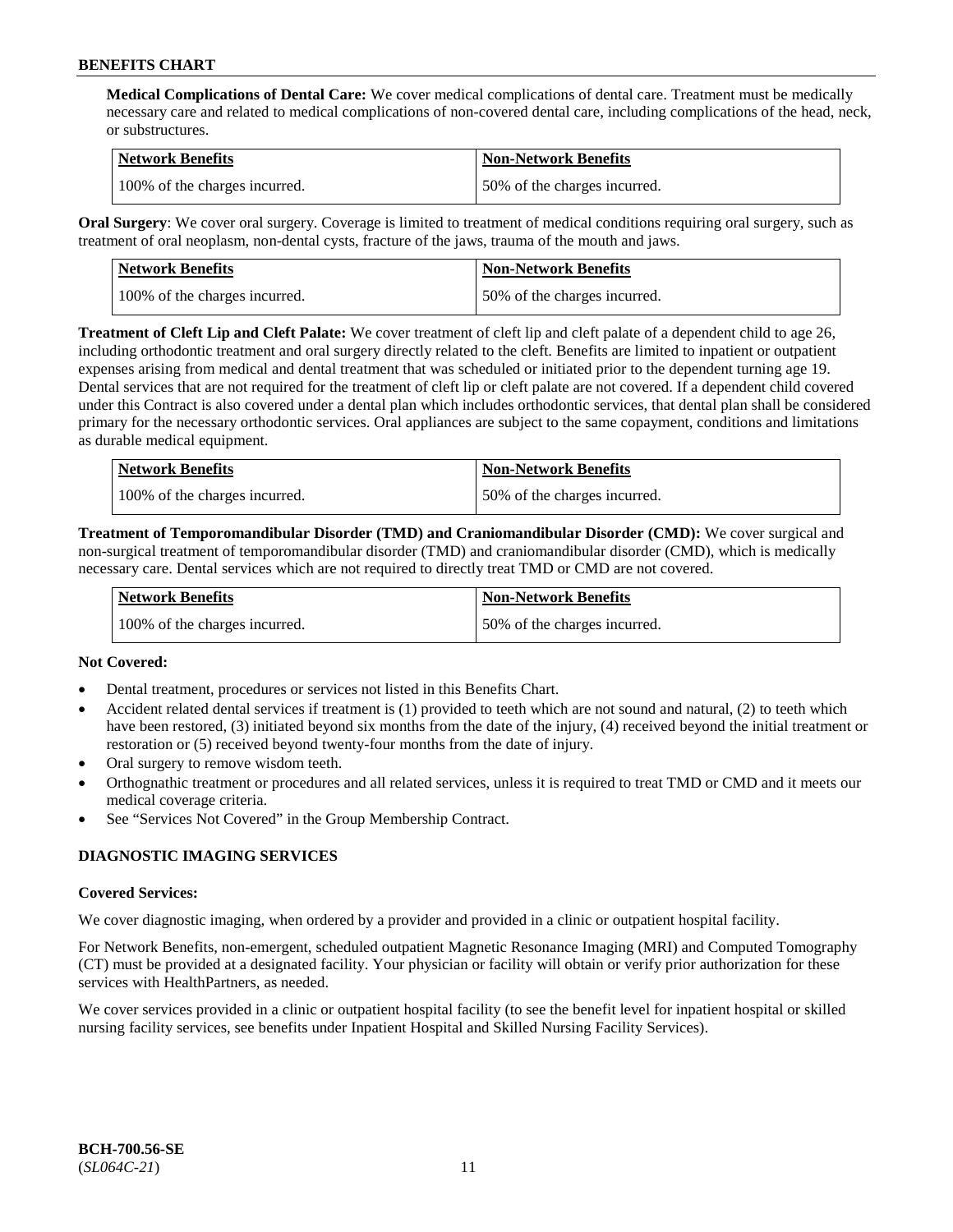## **Outpatient Magnetic Resonance Imaging (MRI) and Computed Tomography (CT)**

| <b>Network Benefits</b>       | <b>Non-Network Benefits</b>  |
|-------------------------------|------------------------------|
| 100% of the charges incurred. | 50% of the charges incurred. |

#### **All other outpatient diagnostic imaging services for illness or injury**

### **Services for illness or injury**

| <b>Network Benefits</b>       | <b>Non-Network Benefits</b>  |
|-------------------------------|------------------------------|
| 100% of the charges incurred. | 50% of the charges incurred. |

#### **Preventive services (MRI/CT procedures are not considered preventive)**

Diagnostic imaging services associated with preventive services are covered at the benefit level shown in the "Preventive Services" section of this Benefits Chart.

#### **Not Covered:**

See "Services Not Covered" in the Group Membership Contract.

## **DURABLE MEDICAL EQUIPMENT, PROSTHETICS, ORTHOTICS, AND SUPPLIES**

#### **Covered Services:**

We cover equipment and services, as described below.

We cover durable medical equipment and services, prosthetics, orthotics and supplies, subject to the limitations below, including certain disposable supplies, enteral feedings and the following diabetic supplies and equipment: glucose monitors, insulin pumps, syringes, blood and urine test strips and other diabetic supplies as deemed medically appropriate and necessary, for members with gestational, Type I or Type II diabetes.

External hearing aids (including osseointegrated or bone anchored) for members age 18 or younger who have hearing loss that is not correctable by other covered procedures. Coverage is limited to one basic, standard hearing aid for each ear every three years. A basic hearing aid is defined as a hearing device that consists of a microphone, amplifier, volume control, battery and receiver. It does not include upgrades above and beyond the functionality of a basic hearing aid, including but not limited to hearing improvements for group settings, background noise, Bluetooth/remote control functionality, or extended warranties. Charges for upgrades above the cost of a basic, standard hearing aid are not covered.

## **Diabetic supplies purchased at a pharmacy**

| <b>Network Benefits</b>       | <b>Non-Network Benefits</b>  |
|-------------------------------|------------------------------|
| 100% of the charges incurred. | 50% of the charges incurred. |

#### **Diabetic supplies purchased from a non-pharmacy provider**

| <b>Network Benefits</b>                                               | <b>Non-Network Benefits</b>  |
|-----------------------------------------------------------------------|------------------------------|
| 100% of the charges incurred if purchased from an<br>approved vendor. | 50% of the charges incurred. |

#### **Special dietary treatment for Phenylketonuria (PKU) if it meets our medical coverage criteria**

| <b>Network Benefits</b>       | <b>Non-Network Benefits</b>  |
|-------------------------------|------------------------------|
| 100% of the charges incurred. | 50% of the charges incurred. |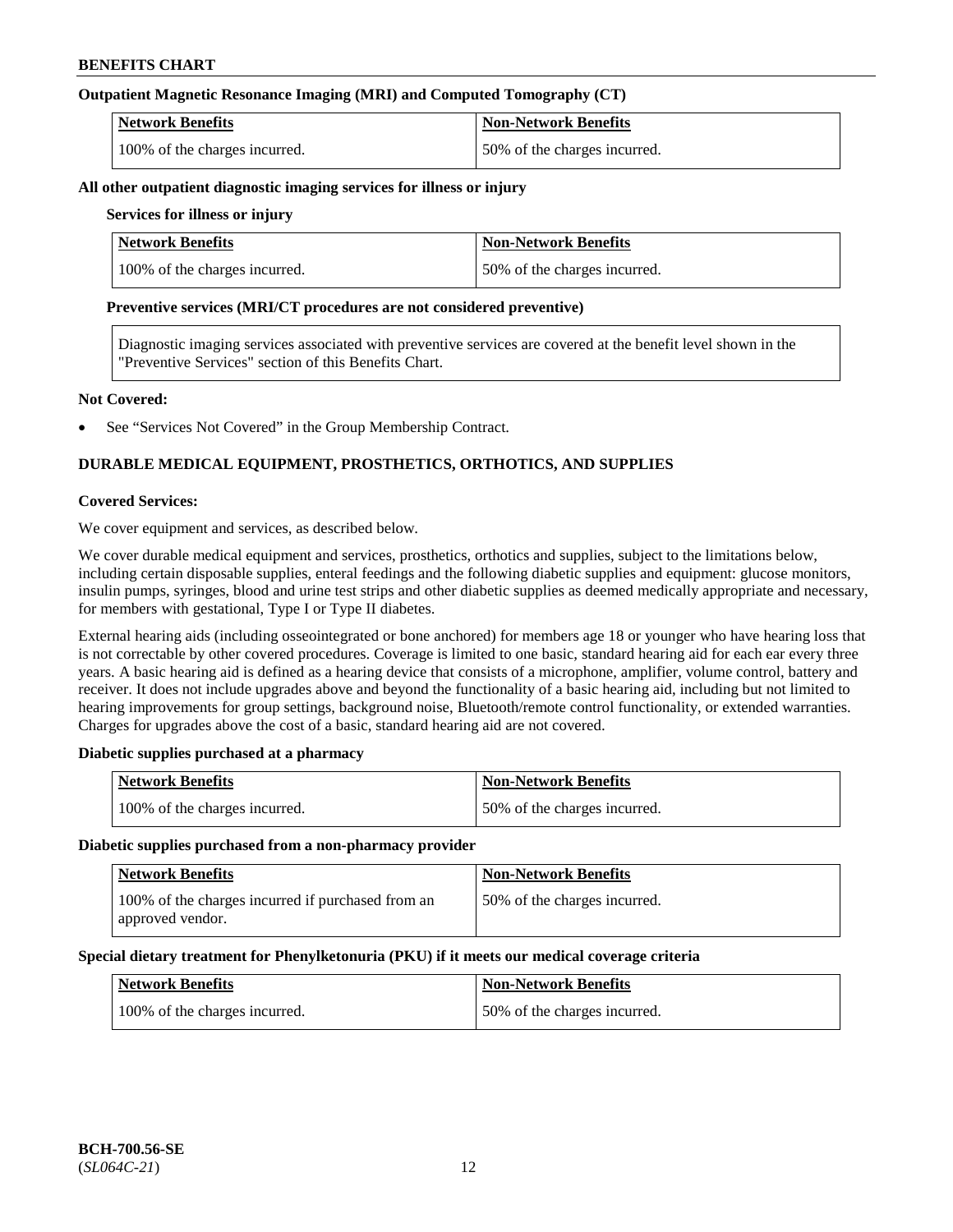#### **Oral amino acid based elemental formula if it meets our medical coverage criteria**

| Network Benefits              | <b>Non-Network Benefits</b>  |
|-------------------------------|------------------------------|
| 100% of the charges incurred. | 50% of the charges incurred. |

### **All other durable medical equipment, prosthetics, orthotics and supplies**

| <b>Network Benefits</b>       | <b>Non-Network Benefits</b>  |
|-------------------------------|------------------------------|
| 100% of the charges incurred. | 50% of the charges incurred. |

#### **Limitations:**

Coverage of durable medical equipment is limited by the following:

- No more than a 93-day supply of diabetic supplies are covered and dispensed at a time.
- Payment will not exceed the cost of an alternate piece of equipment or service that is effective and medically necessary.
- Wigs for hair loss resulting from alopecia areata are limited to one per calendar year.
- For prosthetic benefits, other than hair prostheses (i.e., wigs) for hair loss resulting from alopecia areata and oral appliances for cleft lip and cleft palate, payment will not exceed the cost of an alternate piece of equipment or service that is effective, medically necessary and enables members to conduct standard activities of daily living.
- We reserve the right to determine if an item will be approved for rental vs. purchase.
- We require that certain diabetic supplies and equipment be purchased at a pharmacy.
- Diabetic supplies and equipment are limited to certain models and brands.
- Durable medical equipment and supplies must be obtained from or repaired by approved vendors.
- Covered services and supplies are based on established medical policies, which are subject to periodic review and modification by the medical or dental directors. Our coverage policy for diabetic supplies includes information on our required models and brands. These medical policies (medical coverage criteria) are available by calling Member Services or logging on to your "*my*HealthPartners" account a[t healthpartners.com.](https://www.healthpartners.com/hp/index.html)

## **Not Covered:**

Items that are not eligible for coverage include, but are not limited to:

- Replacement or repair of any covered items, if the items are (i) damaged or destroyed by misuse, abuse or carelessness, (ii) lost; or (iii) stolen.
- Duplicate or similar items.
- Labor and related charges for repair of any covered items which are more than the cost of replacement by an approved vendor.
- Sales tax, mailing, delivery charges, service call charges.
- Items that are primarily educational in nature or for hygiene, vocation, comfort, convenience or recreation.
- Communication aids or devices: equipment to create, replace or augment communication abilities including, but not limited to, speech processors, receivers, communication boards, or computer or electronic assisted communication.
- Hearing aids (implantable and external, including osseointegrated or bone anchored) and their fitting, except as specifically described in this Benefits Chart. This exclusion does not apply to cochlear implants.
- Eyeglasses, contact lenses and their fitting, measurement and adjustment, except as specifically described in this Benefits Chart.
- Hair prostheses (wigs), except as specifically described in this Benefits Chart.
- Household equipment which primarily has customary uses other than medical, such as, but not limited to, exercise cycles, air purifiers, central or unit air conditioners, water purifiers, non-allergenic pillows, mattresses or waterbeds.
- Household fixtures including, but not limited to, escalators or elevators, ramps, swimming pools and saunas.
- Modifications to the structure of the home including, but not limited to, wiring, plumbing or charges for installation of equipment.
- Vehicle, car or van modifications including, but not limited to, hand brakes, hydraulic lifts and car carrier.
- Rental equipment while owned equipment is being repaired by non-contracted vendors, beyond one month rental of medically necessary equipment.
- Other equipment and supplies, including but not limited to assistive devices, that we determine are not eligible for coverage.
- See "Services Not Covered" in the Group Membership Contract.

**BCH-700.56-SE** (*SL064C-21*) 13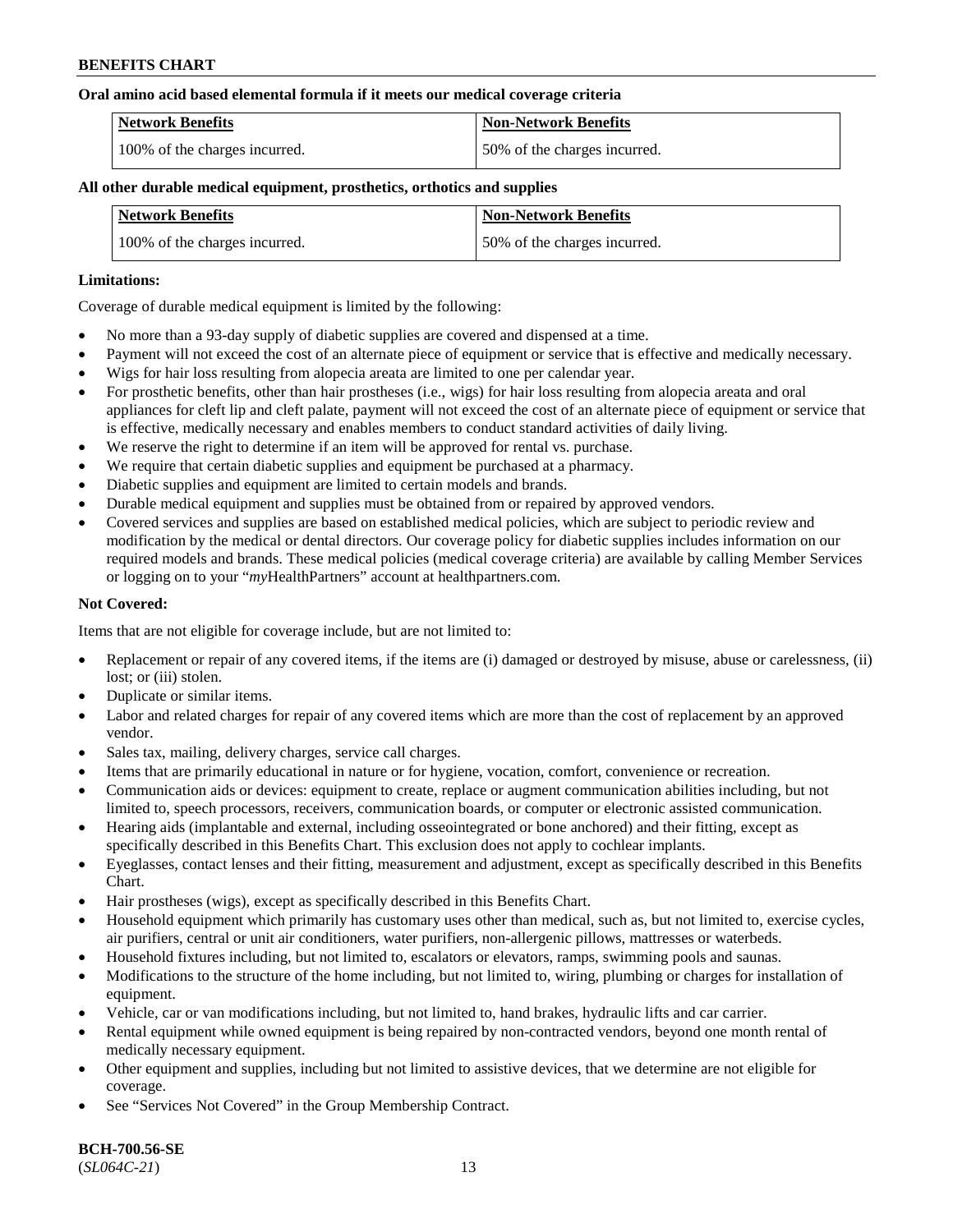## **EMERGENCY AND URGENTLY NEEDED CARE SERVICES**

#### **Covered Services:**

We cover services for emergency care and urgently needed care if the services are otherwise eligible for coverage under this Benefits Chart.

**Urgently Needed Care.** These are services to treat an unforeseen illness or injury, which are required in order to prevent a serious deterioration in your health, and which cannot be delayed until the next available clinic or office hours.

#### **Urgently Needed care at clinics**

| <b>Network Benefits</b>       | <b>Non-Network Benefits</b> |
|-------------------------------|-----------------------------|
| 100% of the charges incurred. | See Network Benefits.       |

**Emergency Care.** These are services to treat: (1) the sudden, unexpected onset of illness or injury which, if left untreated or unattended until the next available clinic or office hours, would result in hospitalization, or (2) a condition requiring professional health services immediately necessary to preserve life or stabilize health.

When reviewing claims for coverage of emergency services, our medical director will take into consideration a reasonable layperson's belief that the circumstances required immediate medical care that could not wait until the next working day or next available clinic appointment. Emergency care also includes an immediate response service available on a 24-hour, sevenday-a-week basis for each child, or person, having a psychiatric crisis, a mental health crisis, or a mental health emergency.

#### **Emergency care in a hospital emergency room, including professional services of a physician**

| <b>Network Benefits</b>       | Non-Network Benefits    |
|-------------------------------|-------------------------|
| 100% of the charges incurred. | l See Network Benefits. |

#### **Inpatient emergency care in a hospital**

| Network Benefits              | Non-Network Benefits  |
|-------------------------------|-----------------------|
| 100% of the charges incurred. | See Network Benefits. |

#### **Not Covered:**

See "Services Not Covered" in the Group Membership Contract.

## **GENE THERAPY**

## **Covered Services:**

We cover gene therapy treatment that meets our current medical coverage criteria.

| <b>Network Benefits</b>                                                                                                                                                                                 | <b>Non-Network Benefits</b> |
|---------------------------------------------------------------------------------------------------------------------------------------------------------------------------------------------------------|-----------------------------|
| Coverage level is same as corresponding Network<br>Benefit, depending on type of service provided, such as<br>Office Visits for Illness or Injury, Inpatient or<br><b>Outpatient Hospital Services.</b> | No Coverage.                |

#### **Limitations:**

- Gene therapy must be provided by a designated provider.
- Specific types of gene therapy are limited to therapies and conditions specified in our medical coverage criteria.

#### **Not Covered:**

See "Services Not Covered" in the Group Membership Contract.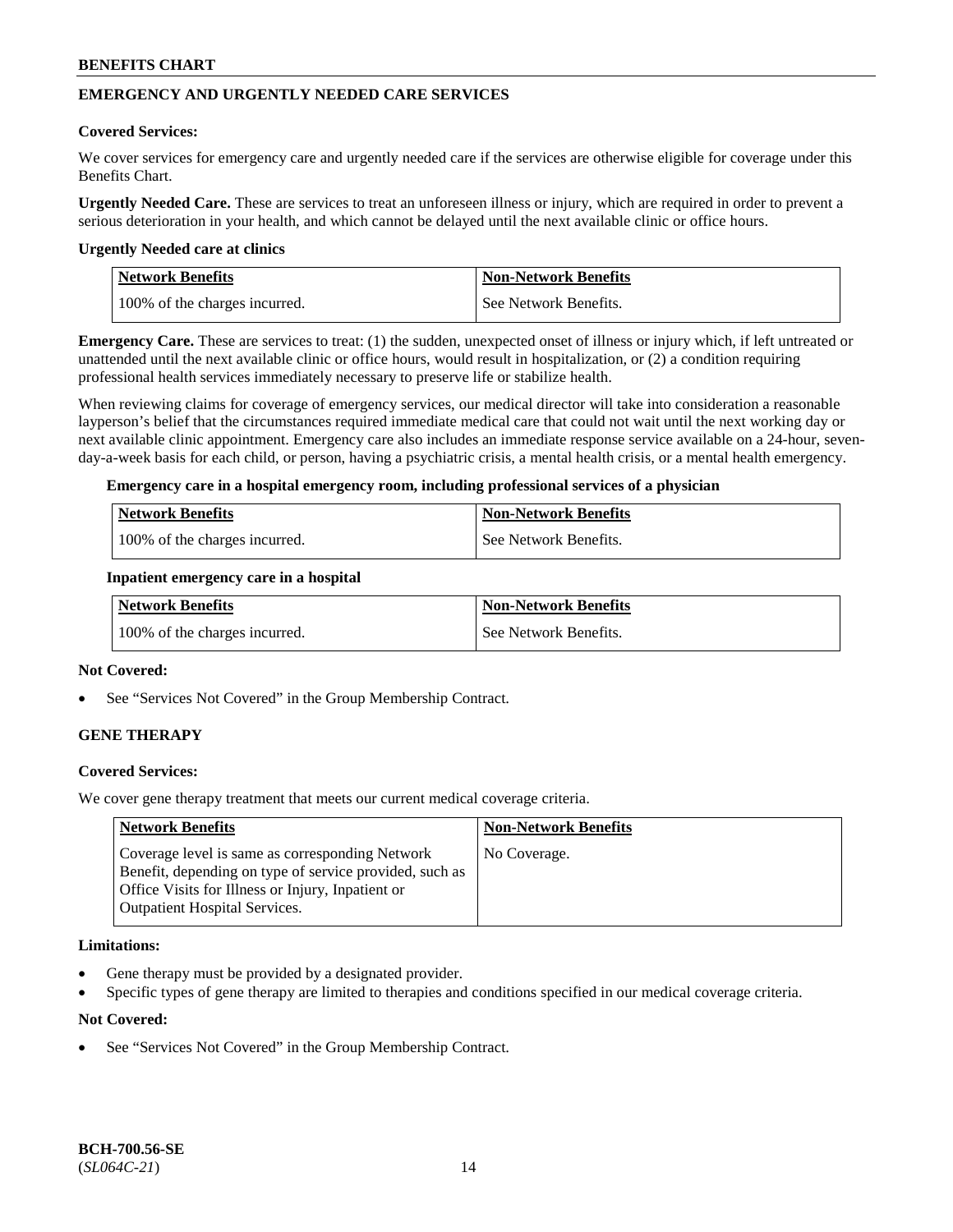## **HEALTH EDUCATION**

## **Covered Services:**

We cover education for preventive services and education for the management of chronic health problems (such as diabetes).

| Network Benefits                                            | <b>Non-Network Benefits</b>   |
|-------------------------------------------------------------|-------------------------------|
| 100% of the charges incurred.<br>Deductible does not apply. | 150% of the charges incurred. |

## **Not Covered:**

See "Services Not Covered" in the Group Membership Contract.

## **HOME-BASED COMPREHENSIVE HEALTH RISK ASSESSMENT**

## **Covered Services:**

If you meet our criteria for coverage, you may qualify for our home-based comprehensive health risk assessment program. The program covers a health assessment with a designated nurse practitioner.

| Network Benefits                                            | <b>Non-Network Benefits</b> |
|-------------------------------------------------------------|-----------------------------|
| 100% of the charges incurred.<br>Deductible does not apply. | No Coverage.                |

## **Not Covered:**

See "Services Not Covered" in the Group Membership Contract.

## **HOME HEALTH SERVICES**

## **Covered Services:**

We cover skilled nursing services, physical therapy, occupational therapy, speech therapy, respiratory therapy and other therapeutic services, non-routine prenatal and postnatal services, routine postnatal well child visits (as described in the Medical Coverage Criteria), phototherapy services for newborns, home health aide services and other eligible home health services when provided in your home, if you are homebound (i.e., unable to leave home without considerable effort due to a medical condition. Lack of transportation does not constitute homebound status). For phototherapy services for newborns and high risk pre-natal services, supplies and equipment are included.

We cover total parenteral nutrition/intravenous ("TPN/IV") therapy, equipment, supplies and drugs in connection with IV therapy. IV line care kits are covered under Durable Medical Equipment.

You do not need to be homebound to receive total parenteral nutrition/intravenous ("TPN/IV") therapy.

We cover palliative care benefits. Palliative care includes symptom management, education and establishing goals of care. We waive the requirement that you be homebound for a limited number of home visits for palliative care (as shown in the Benefits Chart), if you have a life-threatening, non-curable condition which has a prognosis of survival of two years or less. Additional palliative care visits are eligible under the home health services benefit if you are homebound and meet all other requirements defined in this section.

Home health services are eligible and covered only when:

- medically necessary; and
- provided as rehabilitative care, terminal care or maternity care; and
- ordered by a physician, and included in the written home care plan.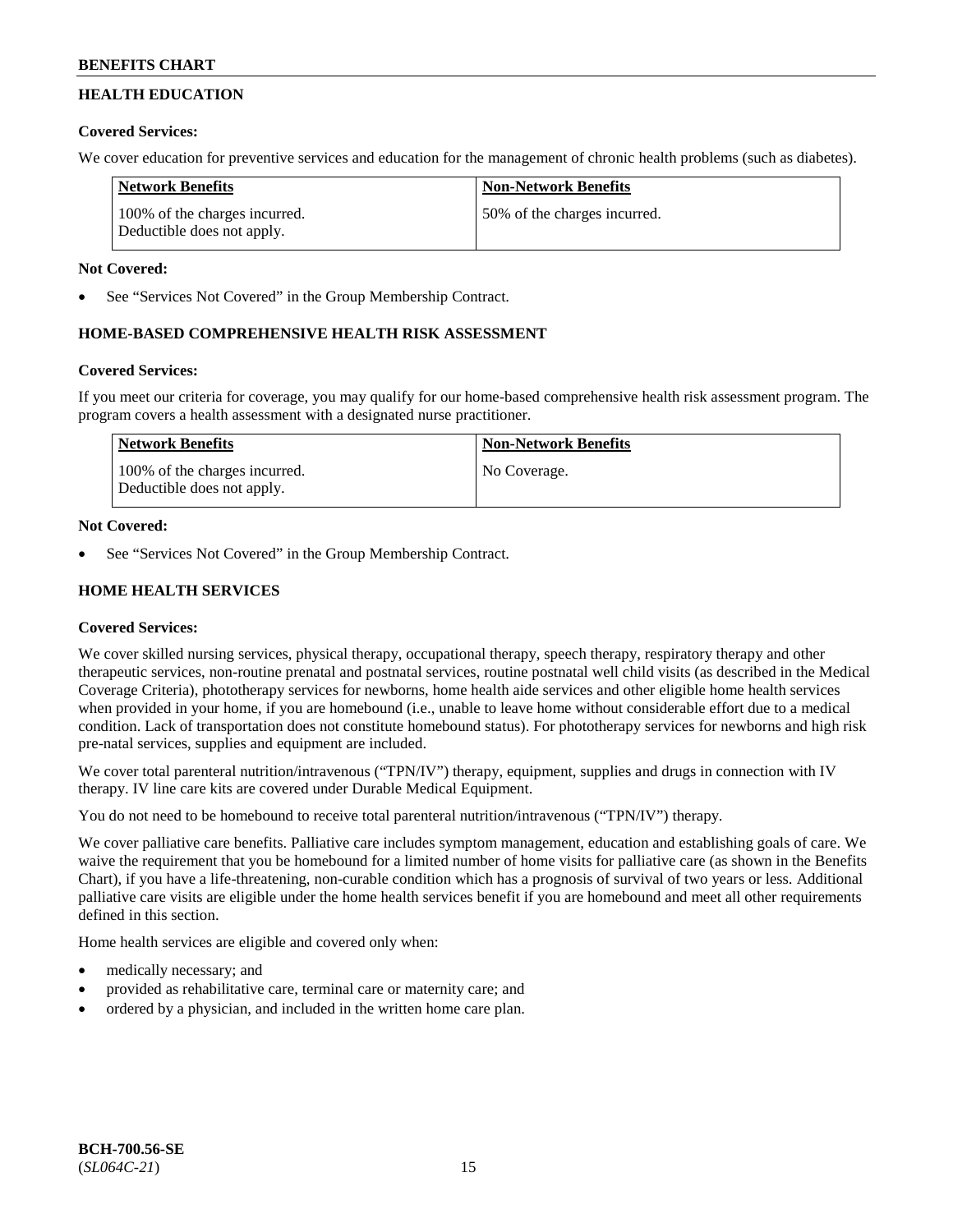**Physical therapy, occupational therapy, speech therapy, respiratory therapy, home health aide services and palliative care**

| <b>Network Benefits</b>       | <b>Non-Network Benefits</b>  |
|-------------------------------|------------------------------|
| 100% of the charges incurred. | 50% of the charges incurred. |

## **TPN/IV therapy, skilled nursing services, non-routine prenatal/postnatal services, and phototherapy**

| <b>Network Benefits</b>       | <b>Non-Network Benefits</b>  |
|-------------------------------|------------------------------|
| 100% of the charges incurred. | 50% of the charges incurred. |

Each 24-hour visit (or shifts of up to 24-hour visits) equals one visit and counts toward the Maximum visits for all other services shown below. Any visit that lasts less than 24 hours, regardless of the length of the visit, will count as one visit toward the Maximum visits for all other services shown below. All visits must be medically necessary and benefit eligible.

#### **Routine postnatal well child visits**

| Network Benefits                                            | <b>Non-Network Benefits</b>  |
|-------------------------------------------------------------|------------------------------|
| 100% of the charges incurred.<br>Deductible does not apply. | 50% of the charges incurred. |

#### **Maximum visits for palliative care**

If you are eligible to receive palliative care in the home and you are not homebound, there is a maximum of 12 visits per calendar year.

#### **Maximum visits for all other services**

| <b>Network Benefits</b>       | <b>Non-Network Benefits</b>  |
|-------------------------------|------------------------------|
| 120 visits per calendar year. | 60 visits per calendar year. |

Each visit provided under the Network Benefits and Non-Network Benefits counts toward the maximums shown under all Maximum visits sections. The routine postnatal well child visit does not count toward the visit limit.

## **Limitations:**

- Home health services are not provided as a substitute for a primary caregiver in the home or as relief (respite) for a primary caregiver in the home. We will not reimburse family members or residents in your home for the above services.
- A service shall not be considered a skilled nursing service merely because it is performed by, or under the direct supervision of, a licensed nurse. Where a service (such as tracheotomy suctioning or ventilator monitoring) or like services, can be safely and effectively performed by a non-medical person (or self-administered), without the direct supervision of a licensed nurse, the service shall not be regarded as a skilled nursing service, whether or not a skilled nurse actually provides the service. The unavailability of a competent person to provide a non-skilled service shall not make it a skilled service when a skilled nurse provides it. Only the skilled nursing component of so-called "blended" services (i.e. services which include skilled and non-skilled components) are covered under this Benefits Chart.

#### **Not Covered:**

- Financial or legal counseling services.
- Housekeeping or meal services in your home.
- Private duty nursing services. This exclusion does not apply if covered person is also covered under Medical Assistance under 256B.0625, subdivision 7, with the exception of section 256B.0654 subdivision 4.
- Services provided by a family member or enrollee, or a resident in the enrollee's home.
- Vocational rehabilitation and recreational or educational therapy. Recreation therapy is therapy provided solely for the purpose of recreation, including but not limited to: (a) requests for physical therapy or occupational therapy to improve athletic ability, and (b) braces or guards to prevent sports injuries.
- See "Services Not Covered" in the Group Membership Contract.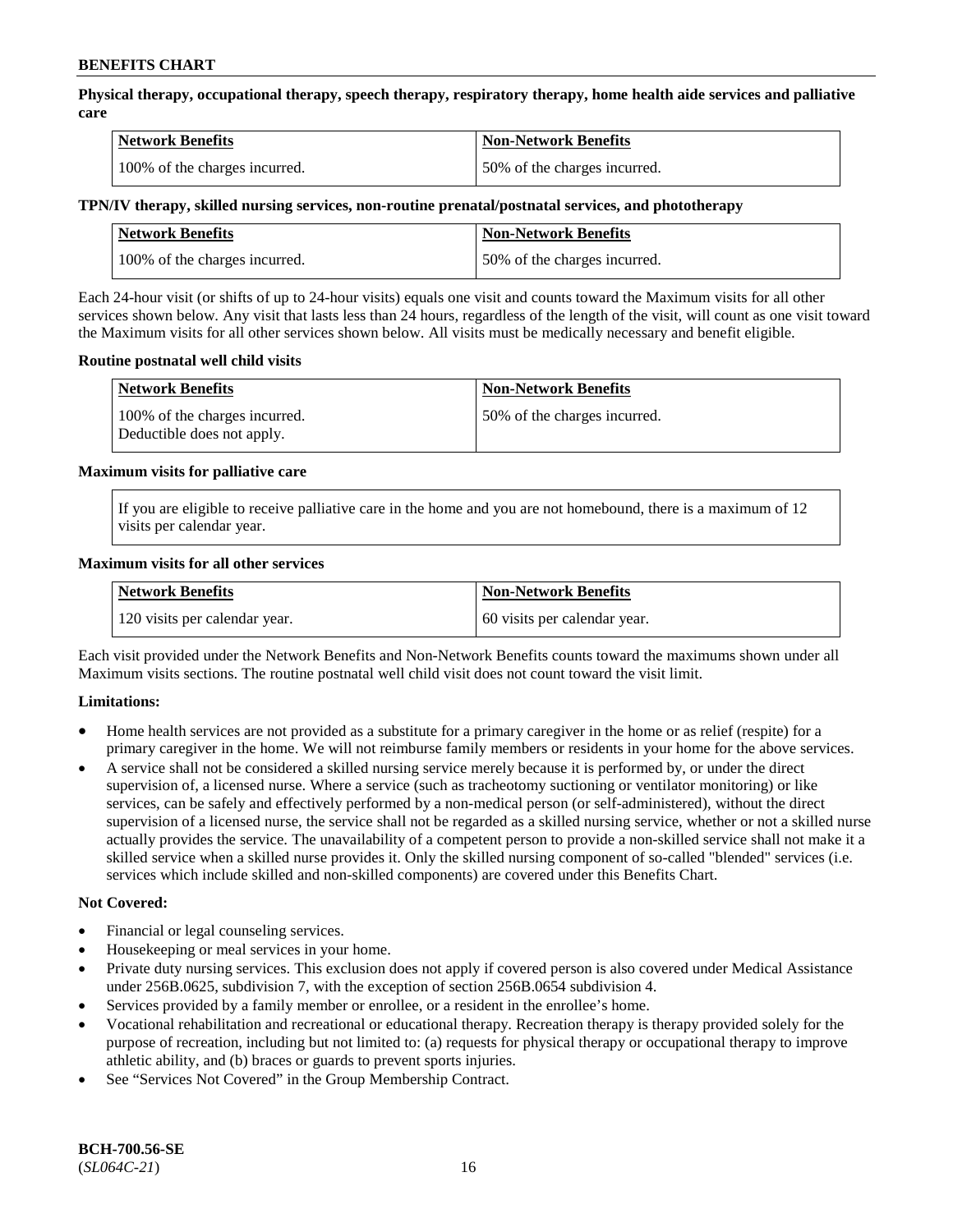## **HOME HOSPICE SERVICES**

### **Applicable Definitions:**

**Part-time.** This is up to two hours of service per day, more than two hours is considered continuous care.

**Continuous Care.** This is from two to twelve hours of service per day provided by a registered nurse, licensed practical nurse, or home health aide, during a period of crisis in order to maintain a terminally ill patient at home.

**Appropriate Facility.** This is a nursing home, hospice residence, or other inpatient facility.

**Custodial Care Related to Hospice Services.** This means providing assistance in the activities of daily living and the care needed by a terminally ill patient which can be provided by primary caregiver (i.e., family member or friend) who is responsible for the patient's home care.

## **Covered Services:**

**Home Hospice Program.** We cover the services described below if you are terminally ill and accepted as a home hospice program participant. You must meet the eligibility requirements of the program, and elect to receive services through the home hospice program. The services will be provided in your home, with inpatient care available when medically necessary as described below. If you elect to receive hospice services, you do so in lieu of curative treatment for your terminal illness for the period you are enrolled in the home hospice program.

**Eligibility:** In order to be eligible to be enrolled in the home hospice program, you must: (1) be a terminally ill patient (prognosis of six months or less); (2) have chosen a palliative treatment focus (i.e., emphasizing comfort and supportive services rather than treatment attempting to cure the disease or condition); and (3) continue to meet the terminally ill prognosis as reviewed by our medical director or his or her designee over the course of care. You may withdraw from the home hospice program at any time.

**Eligible Services:** Hospice services include the following services provided in accordance with an approved hospice treatment plan.

- Home Health Services:
	- o Part-time care provided in your home by an interdisciplinary hospice team (which may include a physician, nurse, social worker, and spiritual counselor) and medically necessary home health services are covered.
	- o One or more periods of continuous care in your home or in a setting which provides day care for pain or symptom management, when medically necessary, will be covered.
- Inpatient Services: We cover medically necessary inpatient services.
- Other Services:
	- o Respite care is covered for care in your home or in an appropriate facility, to give your primary caregivers (i.e., family members or friends) rest and/or relief when necessary in order to maintain a terminally ill patient at home.
	- o Medically necessary medications for pain and symptom management.
	- o Semi-electric hospital beds and other durable medical equipment are covered.
	- o Emergency and non-emergency care is covered.

| <b>Network Benefits</b>       | <b>Non-Network Benefits</b>  |
|-------------------------------|------------------------------|
| 100% of the charges incurred. | 50% of the charges incurred. |

Respite care is limited to 5 days per episode, and respite care and continuous care combined are limited to 30 days.

## **Not Covered:**

- Financial or legal counseling services.
- Housekeeping or meal services in your home.
- Custodial or maintenance care related to hospice services, whether provided in the home or in a nursing home.
- Any service not specifically described as covered services under this home hospice services benefits.
- Any services provided by members of your family or residents in your home.
- See "Services Not Covered" in the Group Membership Contract.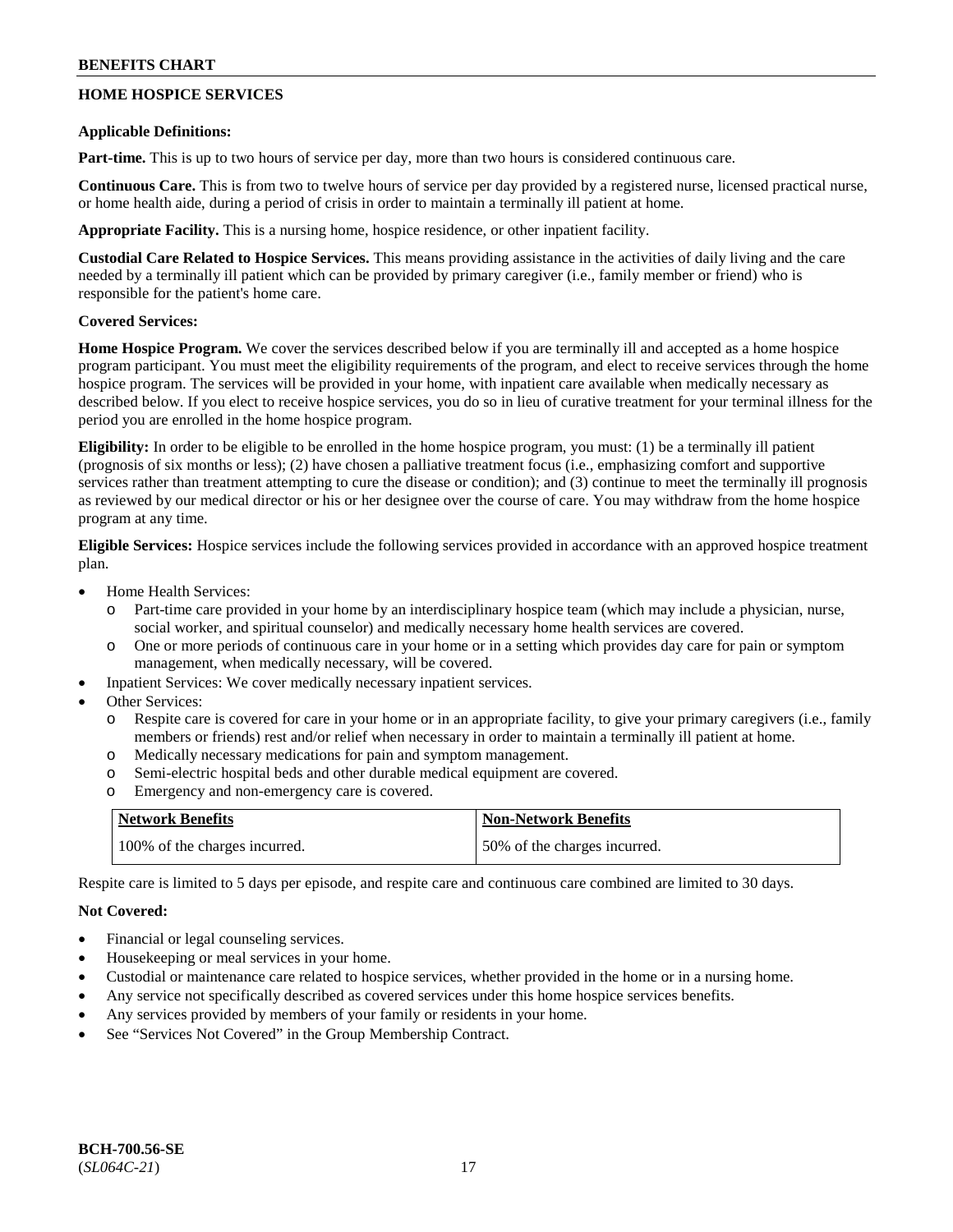## **HOSPITAL AND SKILLED NURSING FACILITY SERVICES**

## **Covered Services:**

We cover services as described below.

### **Medical or Surgical Hospital Services**

**Inpatient Hospital Services:** We cover the following medical or surgical services, for the treatment of acute illness or injury, which require the level of care only provided in an acute care facility. These services must be authorized by a physician.

Inpatient hospital services include: room and board; the use of operating or maternity delivery rooms; intensive care facilities; newborn nursery facilities; general nursing care, anesthesia, laboratory and diagnostic imaging services, radiation therapy, physical therapy, prescription drugs or other medications administered during treatment, blood and blood products (unless replaced), and blood derivatives, and other diagnostic or treatment related hospital services; physician and other professional medical and surgical services provided while in the hospital, including gender reassignment surgery that meets medical coverage criteria.

We cover up to 120 hours of services provided by a private duty nurse or personal care assistant who has provided home care services to a ventilator-dependent patient, solely for the purpose of assuring adequate training of the hospital staff to communicate with that patient.

Services for items for personal convenience, such as television rental, are not covered.

We cover, following a vaginal delivery, a minimum of 48 hours of inpatient care for the mother and newborn child. We cover, following a caesarean section delivery, a minimum of 96 hours of inpatient care for the mother and newborn child. If the duration of inpatient care is less than these minimums, we also cover a minimum of one home visit by a registered nurse for post-delivery care, within four days of discharge of the mother and newborn child. Services provided by the registered nurse include, but are not limited to, parent education, assistance and training in breast and bottle feeding, and conducting any necessary and appropriate clinical tests. We shall not provide any compensation or other non-medical remuneration to encourage a mother and newborn to leave inpatient care before the duration minimums specified.

Group health plans and health insurance issuers generally may not, under Federal law, restrict benefits for any hospital length of stay in connection with childbirth for the mother of newborn child to less than 48 hours following a vaginal delivery, or less than 96 hours following a caesarean section. However, Federal law generally does not prohibit the mother's or newborn's attending provider, after consulting with the mother, from discharging the mother or her newborn earlier than 48 hours (or 96 hours as applicable). In any case plans and issuers may not, under Federal law, require that a provider obtain authorization from the plan or the insurance issuer for prescribing a length of stay not in excess of 48 hours (or 96 hours).

| <b>Network Benefits</b>       | Non-Network Benefits         |
|-------------------------------|------------------------------|
| 100% of the charges incurred. | 50% of the charges incurred. |

Each member's admission or confinement, including that of a newborn child, is separate and distinct from the admission or confinement of any other member.

**Outpatient Hospital, Ambulatory Care or Surgical Facility Services:** We cover the following medical and surgical services, for diagnosis or treatment of illness or injury on an outpatient basis. These services must be authorized by a physician.

Outpatient services include: use of operating rooms, maternity delivery rooms or other outpatient departments, rooms or facilities; and the following outpatient services: general nursing care, anesthesia, laboratory and diagnostic imaging services, radiation therapy, physical therapy, drugs administered during treatment, blood and blood products (unless replaced), and blood derivatives, and other diagnostic or treatment related outpatient services; physician and other professional medical and surgical services provided while an outpatient, including gender reassignment surgery that meets medical coverage criteria.

For Network Benefits, non-emergent, scheduled outpatient Magnetic Resonance Imaging (MRI) and Computed Tomography (CT) must be provided at a designated facility. Your physician and facility will obtain or verify authorization for these services with HealthPartners, as needed.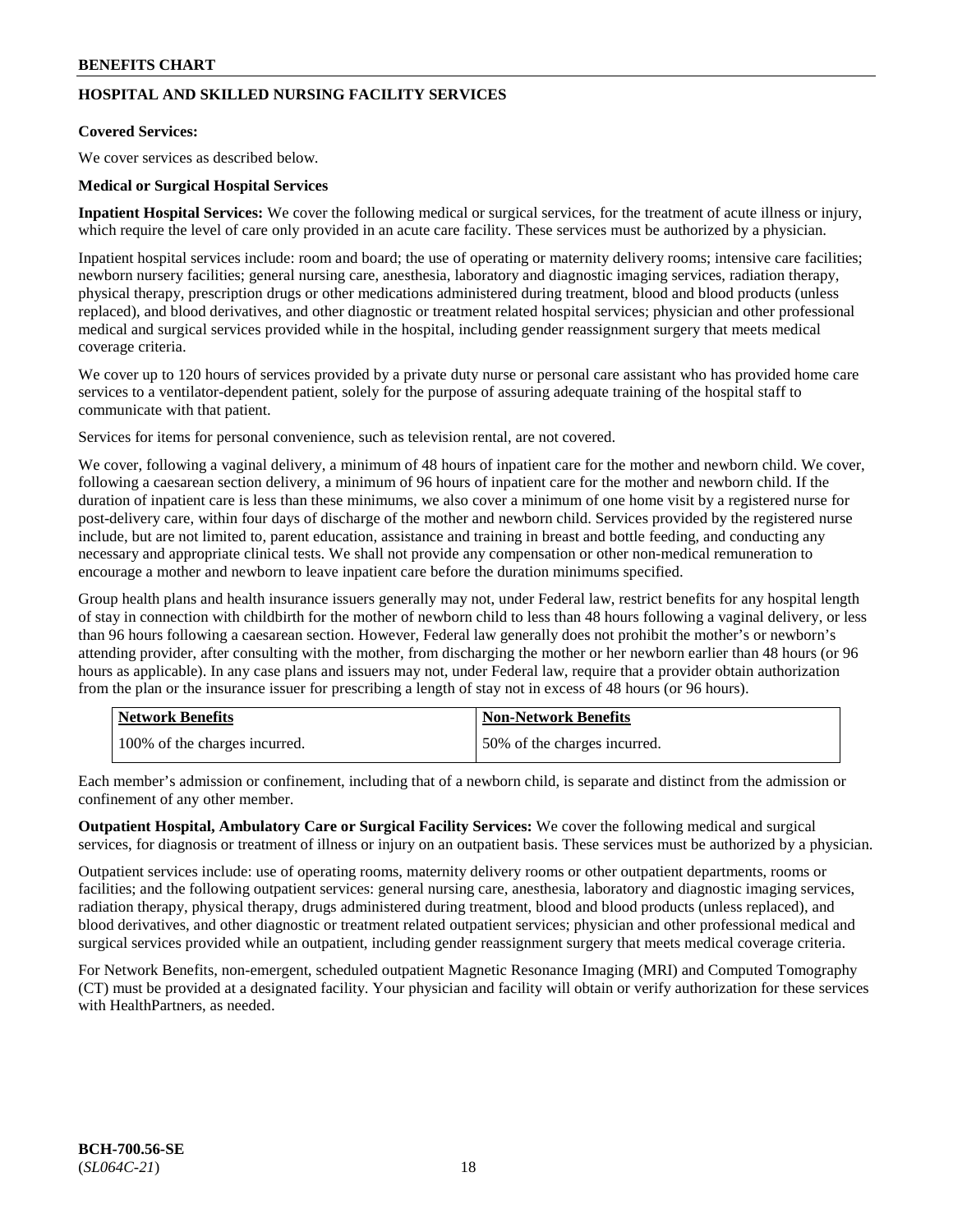To see the benefit level for diagnostic imaging services, laboratory services and physical therapy, see benefits under Diagnostic Imaging Services, Laboratory Services and Physical Therapy in this Benefits Chart.

| <b>Network Benefits</b>       | Non-Network Benefits         |
|-------------------------------|------------------------------|
| 100% of the charges incurred. | 50% of the charges incurred. |

## **Skilled Nursing Facility Care**

We cover room and board, daily skilled nursing and related ancillary services for post-acute treatment and rehabilitative care of illness or injury that meets medical coverage criteria.

| Network Benefits                              | <b>Non-Network Benefits</b>                   |
|-----------------------------------------------|-----------------------------------------------|
| 100% of the charges incurred.                 | 50% of the charges incurred.                  |
| Limited to 120 day maximum per calendar year. | Limited to 120 day maximum per calendar year. |

Each day of services provided under the Network Benefits and Non-Network Benefits combined, counts toward the maximums shown above.

#### **Not Covered:**

- Services for items for personal convenience, such as television rental.
- See "Services Not Covered" in the Group Membership Contract.

## **INFERTILITY SERVICES**

#### **Covered Services:**

We cover the diagnosis of infertility. These services include diagnostic procedures and tests provided in connection with an infertility evaluation, office visits and consultations to diagnose infertility.

| <b>Network Benefits</b>       | <b>Non-Network Benefits</b>  |
|-------------------------------|------------------------------|
| 100% of the charges incurred. | 50% of the charges incurred. |

Coverage is limited to office visits and consultations to diagnose infertility. Treatment is not covered.

## **Not Covered:**

- Treatment of infertility, including but not limited to, office visits, laboratory and diagnostic imaging services and drugs for the treatment of infertility; assisted reproduction, including, but not limited to gamete intrafallopian tube transfer (GIFT), zygote intrafallopian tube transfer (ZIFT) intracytoplasmic sperm injection (ICSI), and/or in-vitro fertilization (IVF), and all charges associated with such procedures; reversal of sterilization; artificial insemination; and sperm, ova or embryo acquisition, retrieval or storage; however, we do cover office visits and consultations to diagnose infertility.
- Services related to the establishment of surrogate pregnancy and fees for a surrogate.
- See "Services Not Covered" in the Group Membership Contract.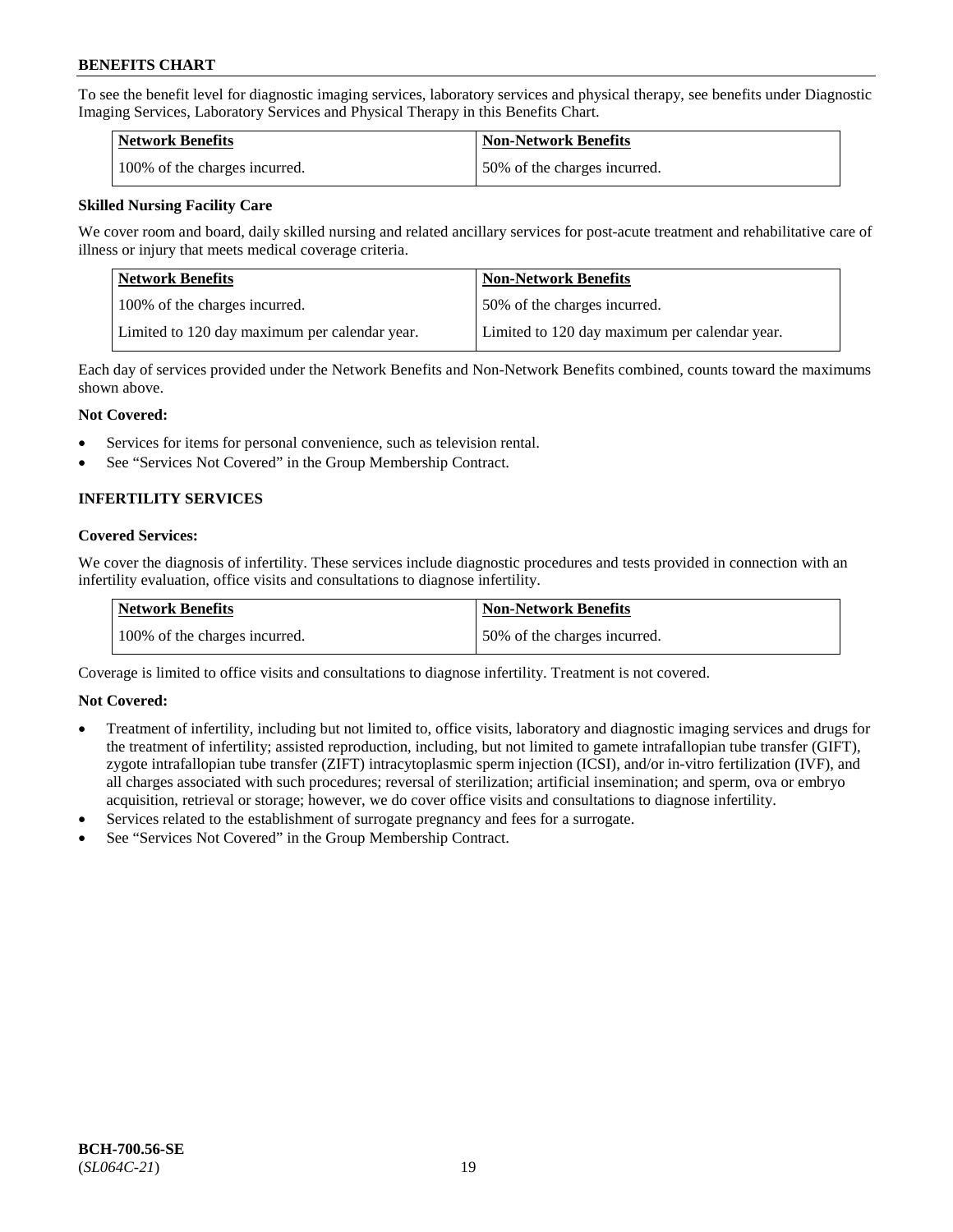## **LABORATORY SERVICES**

## **Covered Services:**

We cover laboratory tests when ordered by a provider and provided in a clinic or outpatient hospital facility.

To see the benefit level for inpatient hospital or skilled nursing facility services, see benefits under Inpatient Hospital and Skilled Nursing Facility Services in this Benefits Chart.

**Prostate-specific antigen (PSA) test coverage.** We cover prostate cancer screening for men 40 years of age or over who are symptomatic or in a high-risk category and for all men 50 years of age or older. Coverage includes a prostate-specific antigen blood test and a digital rectal examination.

| <b>Network Benefits</b>       | <b>Non-Network Benefits</b>  |
|-------------------------------|------------------------------|
| 100% of the charges incurred. | 50% of the charges incurred. |

#### **All other laboratory services**

#### **Services for illness or injury**

| Network Benefits              | <b>Non-Network Benefits</b>  |
|-------------------------------|------------------------------|
| 100% of the charges incurred. | 50% of the charges incurred. |

## **Preventive Services**

Laboratory services associated with preventive services are covered at the benefit level shown in the "Preventive Services" section of this Benefits Chart.

## **Not Covered:**

See "Services Not Covered" in the Group Membership Contract.

## **LYME DISEASE SERVICES**

## **Covered Services:**

We cover services for the treatment of Lyme disease.

| <b>Network Benefits</b>                                | <b>Non-Network Benefits</b>                                  |
|--------------------------------------------------------|--------------------------------------------------------------|
| Coverage level is same as corresponding Network        | Coverage level is same as corresponding Non-Network          |
| Benefit, depending on type of service provided such as | Benefit, depending on type of service provided, such as      |
| Office Visits for Illness or Injury, Inpatient or      | Office Visits for Illness or Injury, Inpatient or Outpatient |
| <b>Outpatient Hospital Services.</b>                   | Hospital Services.                                           |

## **Not Covered:**

See "Services Not Covered" in the Group Membership Contract.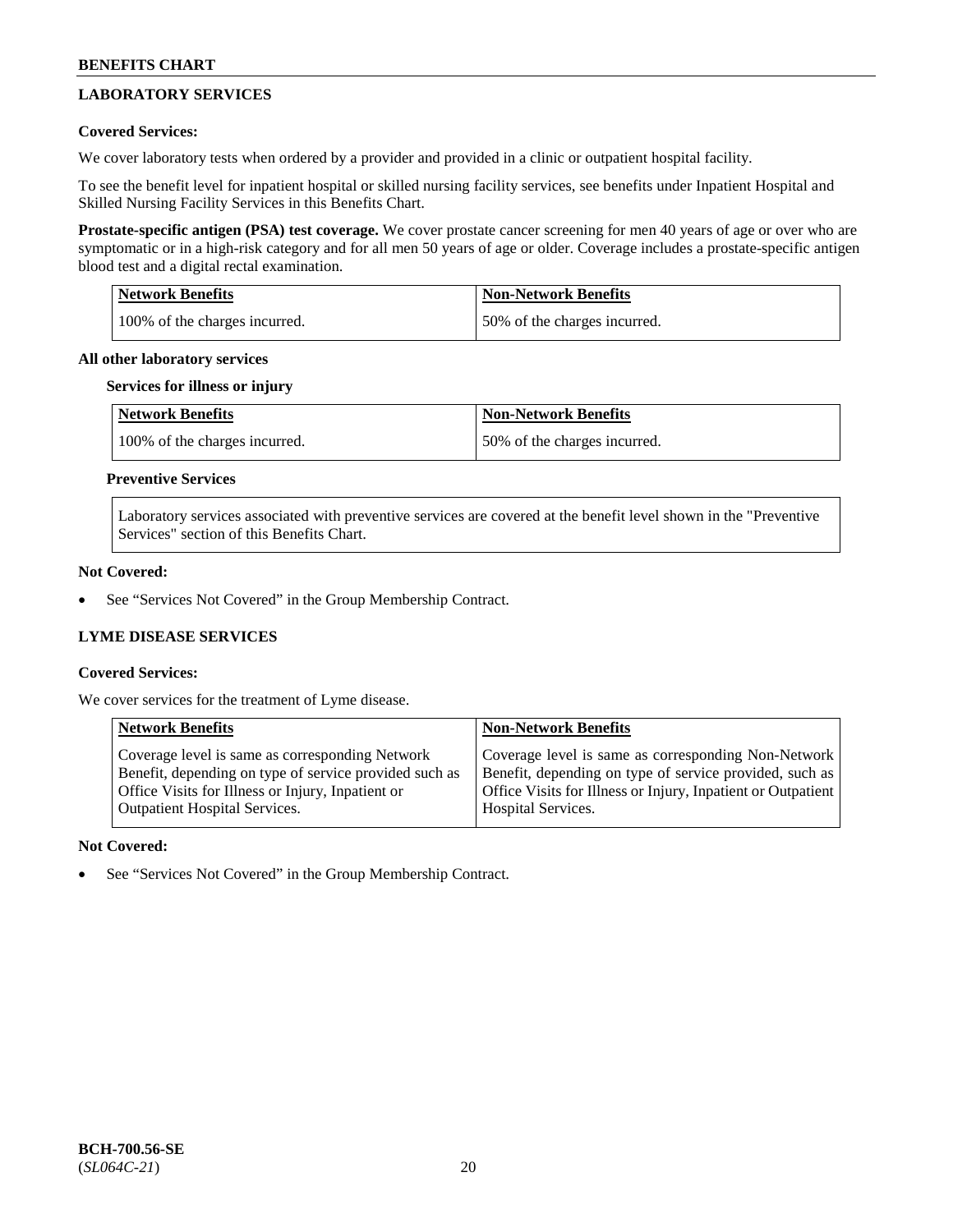## **MASTECTOMY RECONSTRUCTION BENEFIT**

## **Covered Services:**

We cover reconstruction of the breast on which the mastectomy has been performed; surgery and reconstruction of the other breast to produce symmetrical appearance, and prostheses and physical complications of all stages of mastectomy, including lymphedemas.

| <b>Network Benefits</b>                                 | <b>Non-Network Benefits</b>                             |
|---------------------------------------------------------|---------------------------------------------------------|
| Coverage level is same as corresponding Network         | Coverage level is same as corresponding Non-Network     |
| Benefit, depending on type of service provided, such as | Benefit, depending on type of service provided, such as |
| Office Visits for Illness or Injury, Inpatient or       | Office Visits for Illness or Injury, Inpatient or       |
| <b>Outpatient Hospital Services.</b>                    | <b>Outpatient Hospital Services.</b>                    |

## **Not Covered:**

See "Services Not Covered" in the Group Membership Contract.

## **MEDICATION THERAPY DISEASE MANAGEMENT PROGRAM**

## **Covered Services:**

If you meet our criteria for coverage, you may qualify for our Medication Therapy Disease Management Program.

The program covers consultations with a designated pharmacist.

Covered services are based on established medical policies, which are subject to periodic review and modification by the medical directors. These medical policies (medical coverage criteria) are available online at [healthpartners.com](https://www.healthpartners.com/hp/index.html) or by calling Member Services.

| Network Benefits                                            | <b>Non-Network Benefits</b> |
|-------------------------------------------------------------|-----------------------------|
| 100% of the charges incurred.<br>Deductible does not apply. | No Coverage.                |

## **Not Covered:**

See "Services Not Covered" in the Group Membership Contract.

## **OFFICE VISITS FOR ILLNESS OR INJURY**

## **Covered Services:**

We cover the following when medically necessary: professional medical and surgical services and related supplies, including biofeedback, of physicians and other health care providers; blood and blood products (unless replaced) and blood derivatives.

We cover diagnosis and treatment of illness or injury to the eyes. Where contact or eyeglass lenses are prescribed as medically necessary for the post-operative treatment of cataracts or for the treatment of aphakia, or keratoconus, we cover the initial evaluation, lenses and fitting. Members must pay for lens replacement beyond the initial pair.

We also provide coverage for the initial physical evaluation of a child if it is ordered by a Minnesota juvenile court.

## **Office Visits**

| <b>Network Benefits</b>       | <b>Non-Network Benefits</b>  |
|-------------------------------|------------------------------|
| 100% of the charges incurred. | 50% of the charges incurred. |

**Convenience clinics**

| Network Benefits              | <b>Non-Network Benefits</b>  |
|-------------------------------|------------------------------|
| 100% of the charges incurred. | 50% of the charges incurred. |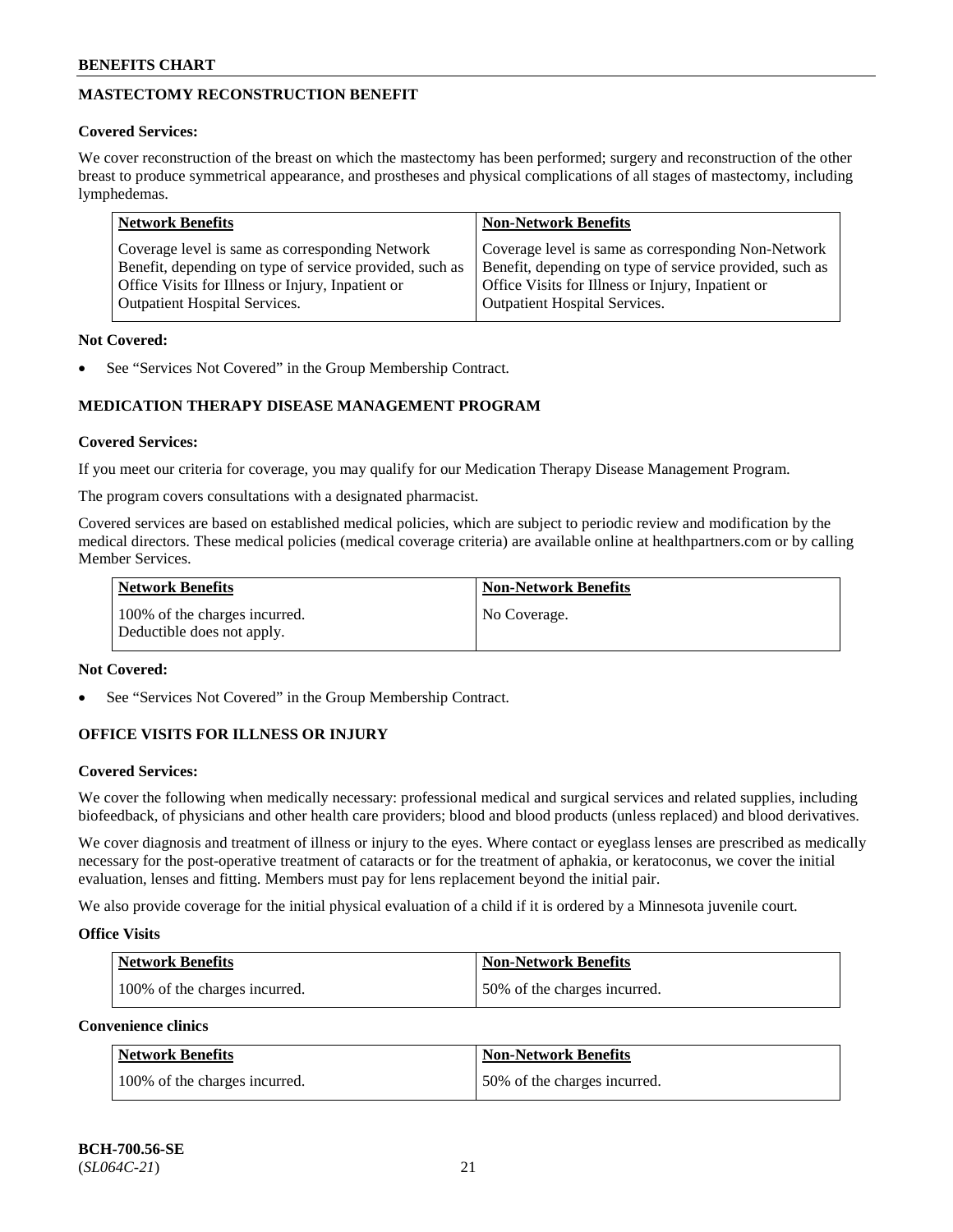#### **Scheduled telephone visits**

| <b>Network Benefits</b>       | <b>Non-Network Benefits</b>  |
|-------------------------------|------------------------------|
| 100% of the charges incurred. | 50% of the charges incurred. |

#### **E-visits**

## **Access to online care through virtuwell at [virtuwell.com](https://www.virtuwell.com/)**

| <b>Network Benefits</b>       | Non-Network Benefits |
|-------------------------------|----------------------|
| 100% of the charges incurred. | Not Applicable.      |

#### **All other E-visits**

| Network Benefits              | <b>Non-Network Benefits</b>  |
|-------------------------------|------------------------------|
| 100% of the charges incurred. | 50% of the charges incurred. |

## **Injections administered in a physician's office, other than immunizations**

### **Allergy injections**

| <b>Network Benefits</b>       | <b>Non-Network Benefits</b>  |
|-------------------------------|------------------------------|
| 100% of the charges incurred. | 50% of the charges incurred. |

### **All other injections**

| <b>Network Benefits</b>       | <b>Non-Network Benefits</b>  |
|-------------------------------|------------------------------|
| 100% of the charges incurred. | 50% of the charges incurred. |

#### **Not Covered:**

- Court ordered treatment, except as described in this Benefits Chart under "Mental Health Services" and "Office Visits for Illness or Injury" or as otherwise required by law.
- See "Services Not Covered" in the Group Membership Contract.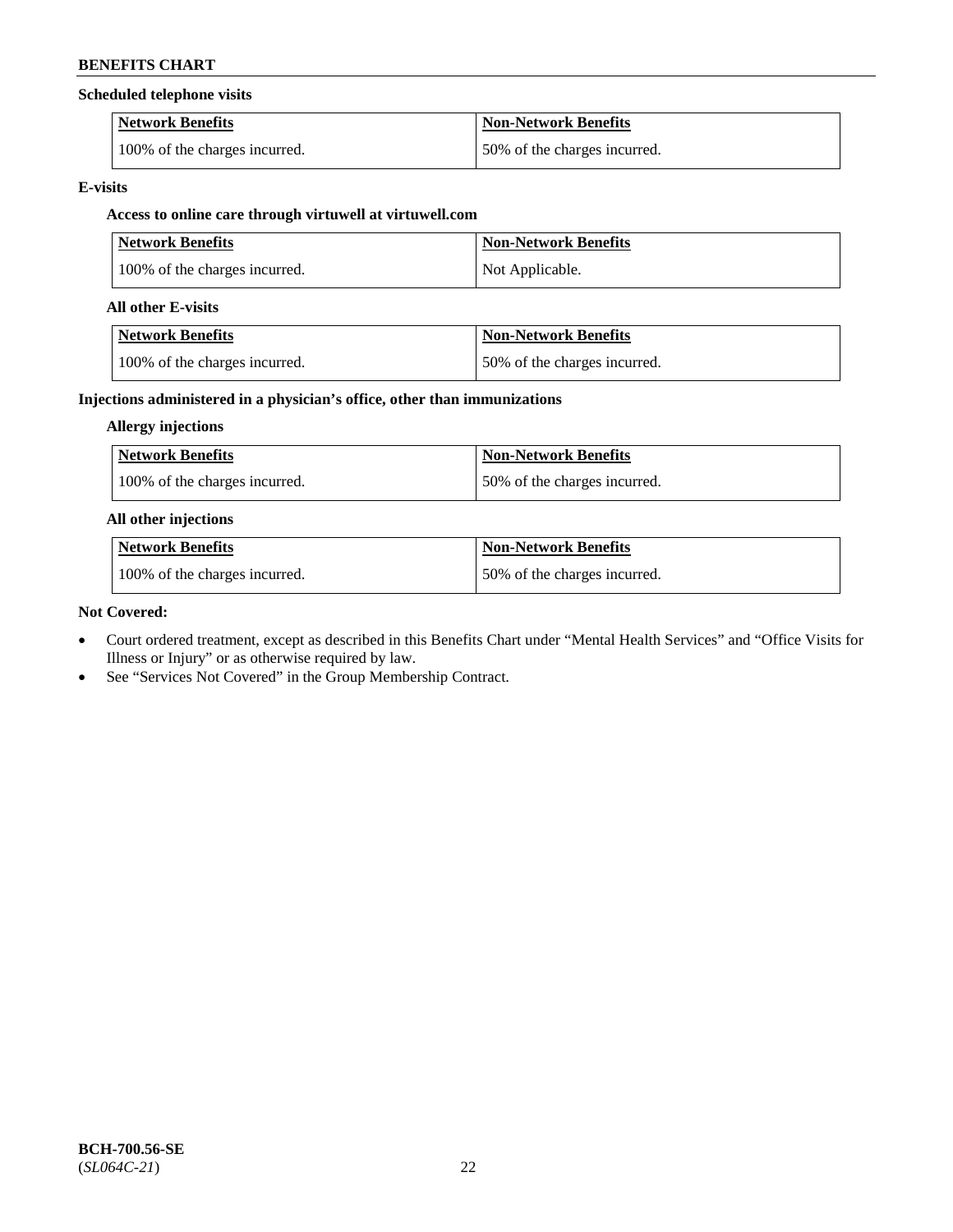## **PEDIATRIC AUTOIMMUNE NEUROPSYCHIATRIC DISORDERS ASSOCIATED WITH STREPTOCOCCAL INFECTIONS (PANDAS) AND PEDIATRIC ACUTE-ONSET NEUROPSYCHIATRIC SYNDROME (PANS) TREATMENT**

### **Definitions:**

**Pediatric acute-onset neuropsychiatric syndrome.** This means a class of acute-onset obsessive compulsive or tic disorders or other behavioral changes presenting in children and adolescents that are not otherwise explained by another known neurologic or medical disorder.

**Pediatric autoimmune neuropsychiatric disorders associated with streptococcal infections.** This means a condition in which a streptococcal infection in a child or adolescent causes the abrupt onset of clinically significant obsessions, compulsions, tics, or other neuropsychiatric symptoms or behavioral changes, or a relapsing and remitting course of symptom severity.

#### **Covered Services:**

We cover treatment for pediatric autoimmune neuropsychiatric disorders associated with streptococcal infections (PANDAS) and for treatment for pediatric acute-onset neuropsychiatric syndrome (PANS). Treatments that must be covered under this section must be recommended by the member's licensed health care professional and include but are not limited to antibiotics, medication and behavioral therapies to manage neuropsychiatric symptoms, plasma exchange, and immunoglobulin.

| <b>Network Benefits</b>                                                                                                                                         | <b>Non-Network Benefits</b>                                                                                                                                         |
|-----------------------------------------------------------------------------------------------------------------------------------------------------------------|---------------------------------------------------------------------------------------------------------------------------------------------------------------------|
| Coverage level is same as corresponding Network<br>Benefit, depending on type of service provided, such as<br>Office Visits for Illness or Injury, Inpatient or | Coverage level is same as corresponding Non-Network<br>Benefit, depending on type of service provided, such as<br>Office Visits for Illness or Injury, Inpatient or |
| <b>Outpatient Hospital Services.</b>                                                                                                                            | <b>Outpatient Hospital Services.</b>                                                                                                                                |

#### **Not Covered:**

See "Services Not Covered" in the Group Membership Contract.

## **PEDIATRIC EYEWEAR**

#### **Covered Services:**

We cover pediatric eyewear for children, subject to our medical coverage criteria. This provision will continue until the end of the month in which the child turns age 19. These medical policies (medical coverage criteria) are available by calling Member Services or logging on to your "*my*HealthPartners" account at [healthpartners.com.](https://www.healthpartners.com/hp/index.html)

| Network Benefits              | <b>Non-Network Benefits</b> |
|-------------------------------|-----------------------------|
| 100% of the charges incurred. | No Coverage.                |

Limited to one pair of eyeglasses (lenses and frames) or one pair of contact lenses per benefit year.

#### **Not Covered:**

- Replacement of eyeglasses or contact lenses due to loss or theft.
- See "Services Not Covered" in the Group Membership Contract.

## **PHYSICAL THERAPY, OCCUPATIONAL THERAPY AND SPEECH THERAPY**

#### **Covered Services:**

We cover the following physical therapy, occupational therapy and speech therapy services:

- rehabilitative care to correct the effects of illness or injury;
- habilitative care rendered for congenital, developmental or medical conditions which have significantly limited the successful initiation of normal speech and normal motor development.

Massage therapy which is performed in conjunction with other treatment/modalities by a physical occupational therapist, is part of a prescribed treatment plan and is not billed separately is covered.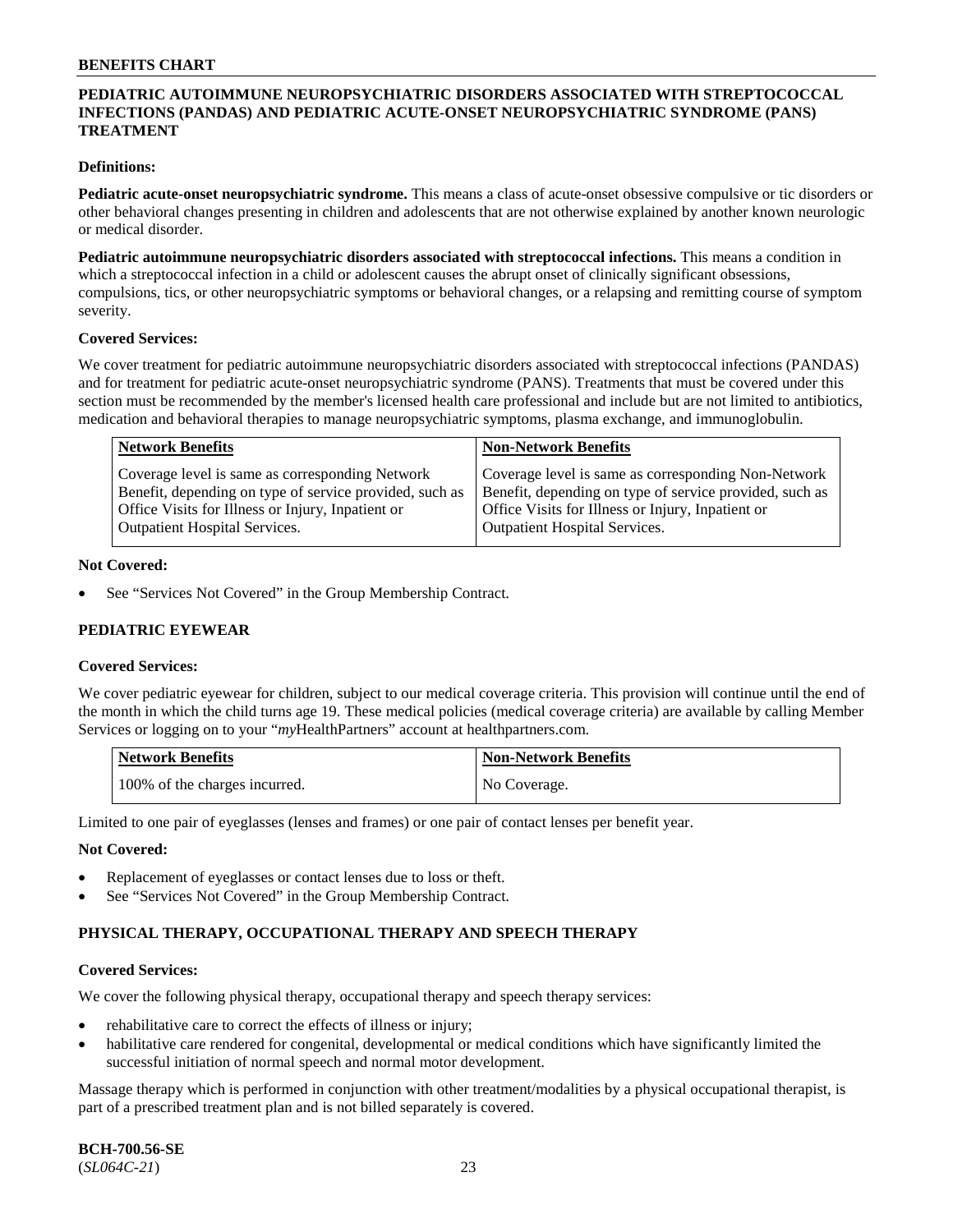We cover services provided in a clinic. We also cover physical therapy provided in an outpatient hospital facility. To see the benefit level for inpatient hospital or skilled nursing facility services, see benefits under Inpatient Hospital and Skilled Nursing Facility Services.

## **Rehabilitative Care**

| <b>Network Benefits</b>       | <b>Non-Network Benefits</b>                                                               |
|-------------------------------|-------------------------------------------------------------------------------------------|
| 100% of the charges incurred. | 50% of the charges incurred.                                                              |
|                               | Physical and Occupational Therapy combined are<br>limited to 20 visits per calendar year. |
|                               | Speech Therapy is limited to 20 visits per calendar year.                                 |

## **Habilitative Care**

| <b>Network Benefits</b>       | <b>Non-Network Benefits</b>                                                                       |
|-------------------------------|---------------------------------------------------------------------------------------------------|
| 100% of the charges incurred. | 50% of the charges incurred.                                                                      |
|                               | Physical, Occupational and Speech Therapy combined<br>are limited to 20 visits per calendar year. |

#### **Not Covered:**

- Massage therapy for the purpose of comfort or convenience of the member.
- See "Services Not Covered" in the Group Membership Contract.

## **PORT WINE STAIN REMOVAL SERVICES**

#### **Covered Services:**

We cover port wine stain removal services.

| <b>Network Benefits</b>                                | <b>Non-Network Benefits</b>                                  |
|--------------------------------------------------------|--------------------------------------------------------------|
| Coverage level is same as corresponding Network        | Coverage level is same as corresponding Non-Network          |
| Benefit, depending on type of service provided such as | Benefit, depending on type of service provided, such as      |
| Office Visits for Illness or Injury, Inpatient or      | Office Visits for Illness or Injury, Inpatient or Outpatient |
| <b>Outpatient Hospital Services.</b>                   | <b>Hospital Services.</b>                                    |

## **Not Covered:**

• See "Services Not Covered" in the Group Membership Contract.

## **PRESCRIPTION DRUG SERVICES**

## **Covered Services:**

We cover prescription drugs and medications that can be self-administered or are administered in a physician's office. We cover off-label use of formulary drugs to treat cancer if the drug is recognized for the treatment of cancer in any authoritative compendia used by the Medicare program.

We cover orally administered anticancer drugs at the applicable benefit level under outpatient drugs below. We are in compliance with Minnesota Statute 62A.3075 because we do not cover orally administered anticancer drugs under our specialty drug benefit.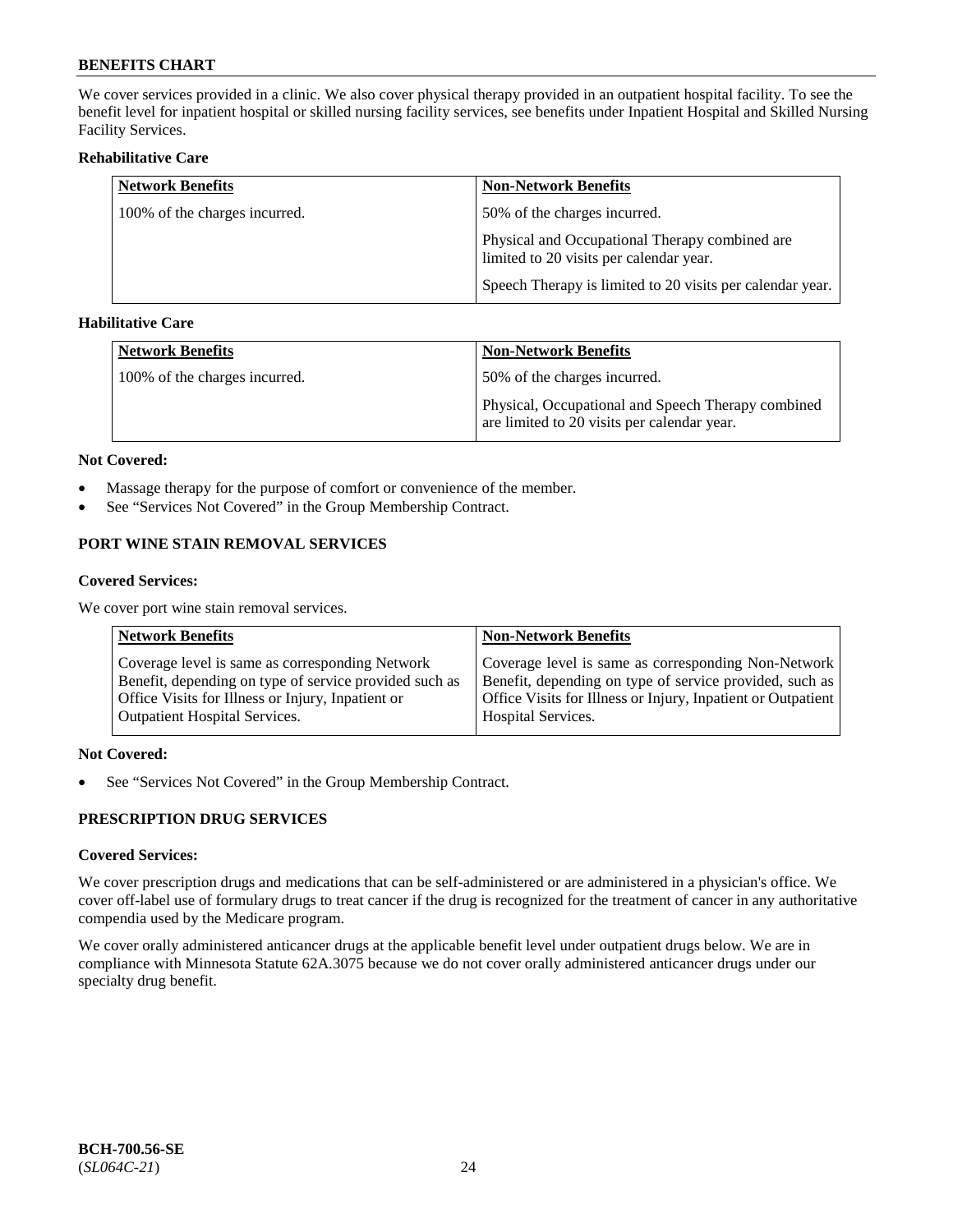We will refill a prescription for eye drops covered under this Benefits Chart if the member requests a refill and original prescription specified that additional quantities would be needed, providing the refill request does not exceed the quantities needed, and the following conditions are met:

- If the member requests a 30-day refill supply, the request must be made between 21 and 30 days of the later of (a) the original date that the prescription was distributed to the member or (b) the date that the most recent refill was distributed to the member; or
- If the member requests a 90-day refill supply, the request must be made between 75 and 90 days of the later of (a) the original date that the prescription was distributed to the member or (b) the date that the most recent refill was distributed to the member.

A licensed pharmacist may prescribe and dispense self-administered hormonal contraceptives, nicotine replacement medications, and opiate antagonists for the treatment of an acute opiate overdose in accordance with section 151.37, subdivision 14, 15, or 16, under the same terms of coverage that would apply had the prescription drug been prescribed by a licensed physician, physician assistant, or advanced practice nurse practitioner. If the plan excludes coverage for selfadministered hormonal contraceptives, they will not be covered under this provision.

#### **For Network Benefits, drugs and medications must be part of the formulary and obtained at a Network Pharmacy.**

#### **For Non-Network Benefits, drugs and medications must be part of the formulary.**

#### **See the Formulary definition for information on the Formulary Exception Process available to you.**

## **Outpatient drugs (except as specified below)**

| <b>Network Benefits</b>                                                                                                                                      | <b>Non-Network Benefits</b>  |
|--------------------------------------------------------------------------------------------------------------------------------------------------------------|------------------------------|
| 100% of the charges incurred.                                                                                                                                | 50% of the charges incurred. |
| Formulary insulin is considered preventive and is not<br>subject to your deductible. In no event will your cost for<br>a formulary insulin drug exceed \$25. |                              |

**Cost-Sharing Limits for Insulin:** We are required to limit your cost-sharing on prescription insulin to no more than the net price of the prescription insulin drug. This requirement applies at the point of sale, including deductible payments and the costsharing amounts charged once the deductible is met.

**Cost-sharing.** This means a deductible payment, copayment, or coinsurance amount that you must pay for covered prescription insulin in accordance with the terms and conditions of this health plan.

**Net price.** This means our cost for prescription insulin, including any rebates or discounts received by or accrued directly or indirectly to us from a drug manufacturer or pharmacy benefit manager.

#### **Mail order drugs**

| <b>Network Benefits</b>                                                                                                                                                                   | <b>Non-Network Benefits</b>           |
|-------------------------------------------------------------------------------------------------------------------------------------------------------------------------------------------|---------------------------------------|
| For your convenience, you may also get up to a 93-day<br>supply of outpatient formulary prescription drugs that<br>can be self-administered through the designated mail<br>order service. | See Network Mail Order Drugs benefit. |
| New prescriptions to treat certain chronic conditions<br>and trial drugs will be limited to quantity limits<br>described at the end of this section.                                      |                                       |
| Specialty Drugs are not available through the mail order<br>service.                                                                                                                      |                                       |

## **Tobacco cessation drugs are covered for all FDA – approved tobacco cessation drugs for a minimum of 90 days**

| Network Benefits                                            | <b>Non-Network Benefits</b>  |
|-------------------------------------------------------------|------------------------------|
| 100% of the charges incurred.<br>Deductible does not apply. | 50% of the charges incurred. |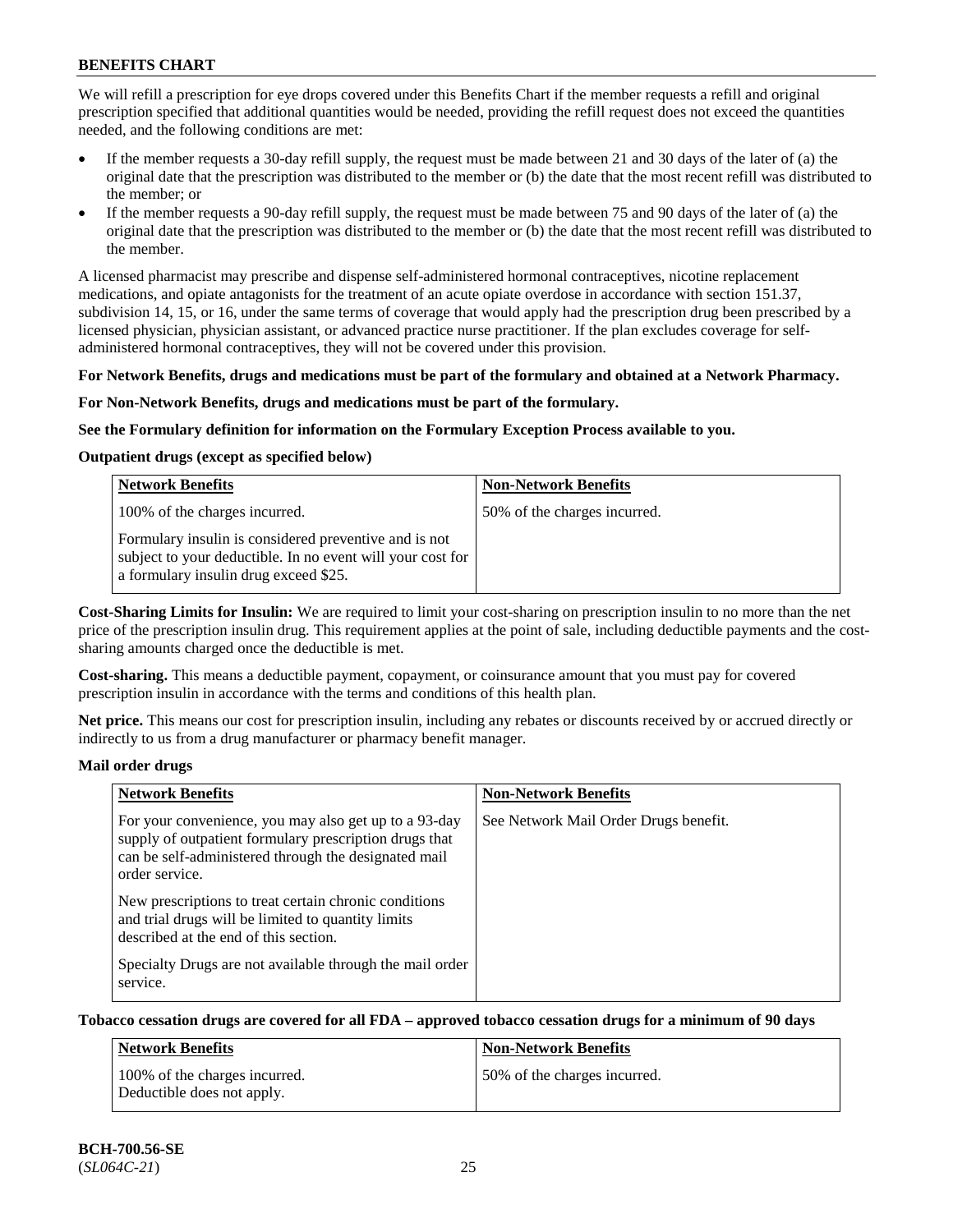## **Specialty Drugs that are self-administered**

| <b>Network Benefits</b>                                                                                                                    | <b>Non-Network Benefits</b> |
|--------------------------------------------------------------------------------------------------------------------------------------------|-----------------------------|
| 100% of the charges incurred.                                                                                                              | No Coverage.                |
| For Network Benefits, specialty drugs are limited to<br>drugs on the specialty drug list and must be obtained<br>from a designated vendor. |                             |

## **Drugs for the treatment of growth deficiency**

| <b>Network Benefits</b>                                                                                                                            | <b>Non-Network Benefits</b>  |
|----------------------------------------------------------------------------------------------------------------------------------------------------|------------------------------|
| 100% of the charges incurred.                                                                                                                      | 50% of the charges incurred. |
| For Network Benefits, growth deficiency drugs are<br>limited to drugs on the specialty drug list and must be<br>obtained from a designated vendor. |                              |

#### **Contraceptive drugs**

| <b>Network Benefits</b>                                                                                                                                        | <b>Non-Network Benefits</b>  |
|----------------------------------------------------------------------------------------------------------------------------------------------------------------|------------------------------|
| 100% of the charges incurred for formulary drugs.<br>Deductible does not apply.                                                                                | 50% of the charges incurred. |
| If a physician requests that a non-formulary<br>contraceptive drug be dispensed as written the drug will<br>be covered at 100%, not subject to the deductible. |                              |

#### **Limitations:**

- Certain drugs may require prior authorization as indicated on the formulary. HealthPartners may require prior authorization for the drug and also the site where the drug will be provided. Certain drugs are subject to our utilization review process and quantity limits, as indicated on our formulary.
- Certain non-formulary drugs require prior authorization. In addition, certain drugs may be subject to any quantity limits applied as part of our trial program.
- If a member requests a brand name drug when there is a generic equivalent, the brand name drug will be covered up to the charge that would apply to the generic drug, minus any required copayment. If a physician requests that a brand name drug be dispensed as written, and we determine the brand name drug is medically necessary, the drug will be paid at the Outpatient Drugs benefit.
- We may require members to try over-the-counter (OTC) drug alternatives before approving more costly formulary prescription drugs.
- Unless otherwise specified in the "Prescription Drug Services" section, you may receive up to a 31-day supply per prescription.
- A 93-day supply will be covered and dispensed only at pharmacies that participate in our extended day supply program
- New prescriptions to treat certain chronic conditions are limited to a 31-day supply.
- No more than a 31-day supply of Specialty Drugs will be covered and dispensed at a time, unless it's a manufacturer supplied drug that cannot be split that supplies the member with more than a 31-day supply.
- The member copayment for a drug will not exceed the cost of the drug.
- If a member copayment is required, you must pay one member copayment for each 31-day supply, or portion thereof.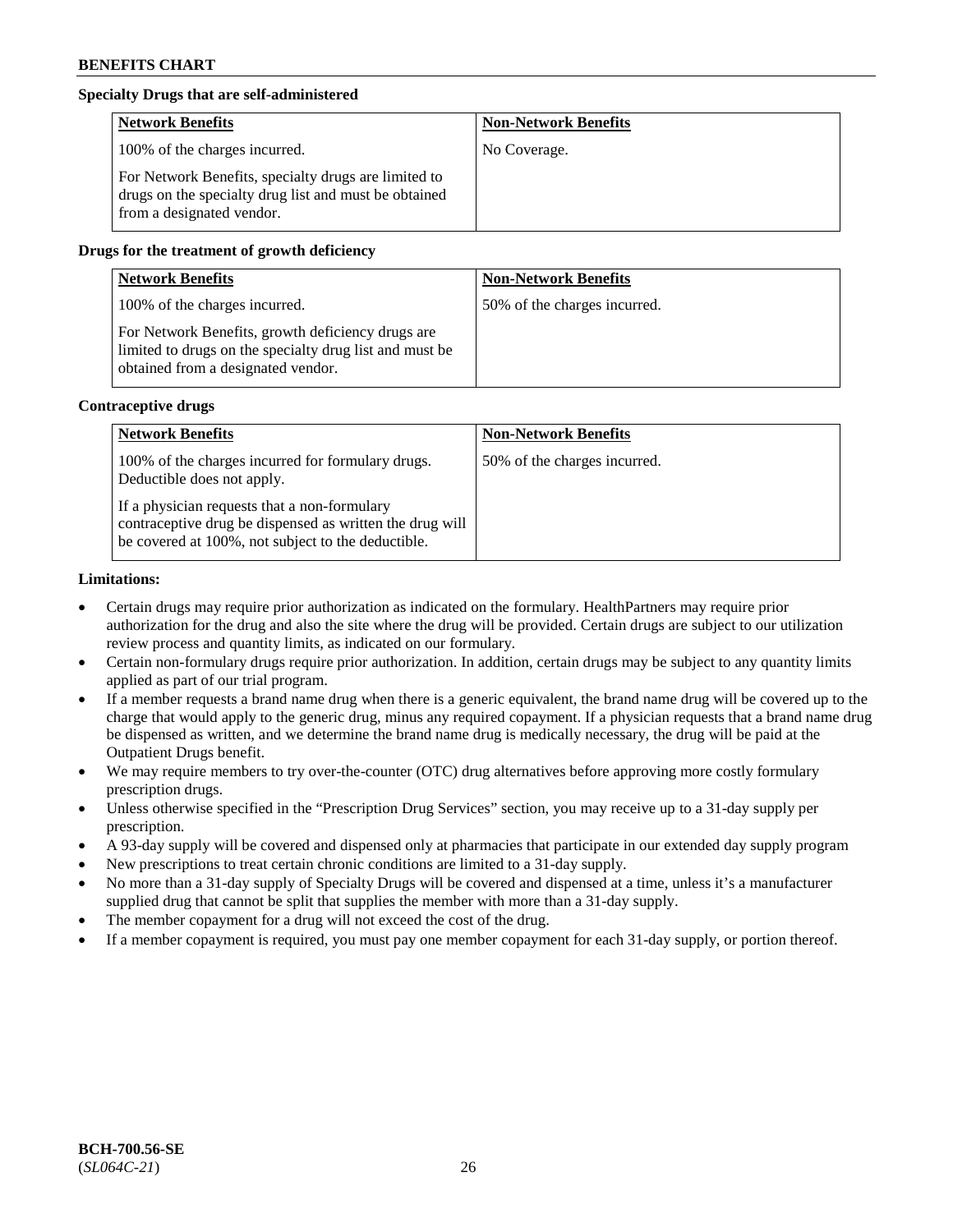## **Not Covered:**

- Replacement of prescription drugs, medications, equipment and supplies due to loss, damage or theft.
- Nonprescription (over the counter) drugs or medications, including, but not limited to, vitamins, supplements, homeopathic remedies, and non-FDA approved drugs unless listed on the formulary and prescribed by a physician or legally authorized health care provider under applicable state and federal law. We cover off-label use of drugs to treat cancer as specified in the "Prescription Drug Services" section of this Benefits Chart. This exclusion does not include over-the-counter contraceptives for women as allowed under the Affordable Care Act when the member obtains a prescription for the item. In addition, if the member obtains a prescription, this exclusion does not include aspirin to prevent cardiovascular disease for men and women of certain ages; folic acid supplements for women who may become pregnant; fluoride chemoprevention supplements for children without fluoride in their water source; and iron supplements for children ages 6-12 who are at risk of anemia.
- Drugs on the Excluded Drug List. The Excluded Drug List includes select drugs within a therapy class that are not eligible for coverage. This includes drugs that may be excluded for certain indications. However, you may request coverage for a drug on the Excluded Drug List by requesting an exception to the formulary under the formulary exception process described in the definition of formulary in this Benefits Chart. The Excluded Drug List is available at [healthpartners.com](http://www.healthpartners.com/)
- Drugs that are newly approved by the FDA until they are reviewed and approved by HealthPartners Pharmacy and Therapeutics Committee. However, you may request coverage for a drug that is newly approved by the FDA by requesting an exception to the formulary under the formulary exception process described in the definition of formulary in the Benefits Chart.
- All drugs used for sexual dysfunction.
- All drugs for the treatment of infertility.
- Medical cannabis.
- Medical devices approved by the FDA will not be covered under the "Prescription Drug Services" section unless they are on our formulary. Covered medical devices are generally submitted and reimbursed under your medical benefits.
- See "Services Not Covered" in the Group Membership Contract.

## **PREVENTIVE SERVICES**

## **Applicable Definitions:**

**Routine Preventive Services** are routine healthcare services that include screenings, check-ups and counseling to prevent illness, disease or other health problems before symptoms occur.

**Diagnostic Services** are services to help a provider understand your symptoms, diagnose illness and decide what treatment may be needed. They may be the same services that are listed as preventive services, but they are being used as diagnostic services. Your provider will determine if these services are preventive or diagnostic. These services are not preventive if received as part of a visit to diagnose, manage or maintain an acute or chronic medical condition, illness or injury. When that occurs, unless otherwise indicated below, standard deductibles, copayments or coinsurance apply.

## **Covered Services:**

We cover preventive services that meet any of the requirements under the Affordable Care Act (ACA) shown in the bulleted items below. These preventive services are covered at 100% under the network benefits with no deductible, copayments or coinsurance. (If a preventive service is not required by the ACA and it is covered at a lower benefit level or if a group qualifies for an exemption or accommodation for certain benefits under the ACA, it will be specified below). Preventive benefits mandated under the ACA are subject to periodic review and modification. Changes would be effective in accordance with the federal rules. Preventive services mandated by the ACA include:

- Evidence-based items or services that have in effect a rating of A or B in the current recommendations of the United States Preventive Services Task Force with respect to the individual;
- Immunizations for routine use in children, adolescents, and adults that have in effect a recommendation from the Advisory Committee on Immunization Practices of the Centers for Disease Control and Prevention with respect to the individual;
- With respect to infants, children, and adolescents, evidence-informed preventive care and screenings provided for in comprehensive guidelines supported by the Health Resources and Services Administration; and
- With respect to women, preventive care and screenings provided for in comprehensive guidelines supported by the Health Resources and Services Administration.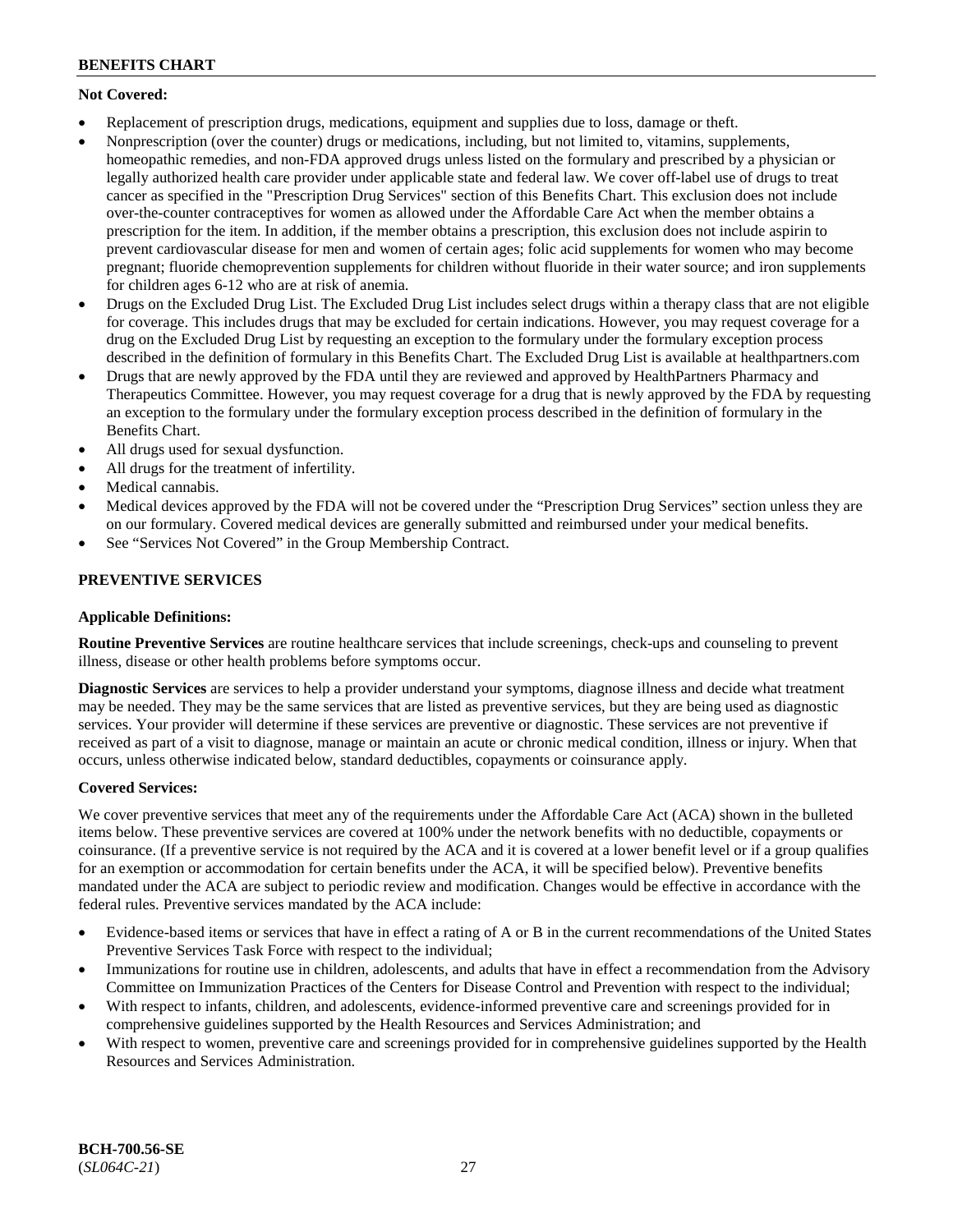Covered services are based on established medical policies, which are subject to periodic review and modification by the medical or dental directors. These medical policies (medical coverage criteria) are available by calling Member Services, or logging on to your "*my*HealthPartners" account at [healthpartners.com.](http://www.healthpartners.com/)

A complete list of preventive care services recommended under the U.S. Preventive Task Force (USPSTF) is available online at [uspreventiveservicestakskforce.org/Page/Name/uspstf-a-and-b-recommendations.](https://www.uspreventiveservicestaskforce.org/Page/Name/uspstf-a-and-b-recommendations-by-date/)

HHS: [healthcare.gov/coverage/preventive-care-benefits](https://www.healthcare.gov/coverage/preventive-care-benefits/)

CDC: [cdc.gov/vaccines/schedules/index.html](https://www.cdc.gov/vaccines/schedules/index.html)

### **ACA and state mandated preventive services are covered as follows:**

**Routine health exams and periodic health assessments.** A physician or health care provider will counsel you as to how often health assessments are needed based on age, sex and health status. This includes screening for tobacco use, at least two tobacco cessation attempts per year (for those who use tobacco products), all FDA approved tobacco cessation medications including over-the-counter drugs (as shown in the "Prescription Drug Services" Section) and at least four counseling sessions of at least ten minutes each for tobacco cessation.

| Network Benefits                                            | <b>Non-Network Benefits</b>  |
|-------------------------------------------------------------|------------------------------|
| 100% of the charges incurred.<br>Deductible does not apply. | 50% of the charges incurred. |

**Child health supervision services**. This includes pediatric preventive services, such as fluoride chemoprevention for children without fluoride in their water source, newborn screenings, appropriate immunizations, developmental assessments and laboratory services appropriate to the age of the child from birth to 72 months, and appropriate immunizations until the end of the month in which the child turns 19, as defined by the Standards of Child Health Care issued by the American Academy of Pediatrics. We cover at least five child health supervision visits from birth to 12 months, three child health supervision visits from 12 months to 24 months, once a year from 24 months to 72 months.

| Network Benefits                                            | <b>Non-Network Benefits</b>  |
|-------------------------------------------------------------|------------------------------|
| 100% of the charges incurred.<br>Deductible does not apply. | 50% of the charges incurred. |

**Routine prenatal care and exams.** This includes the comprehensive package of medical and psychosocial support provided throughout a pregnancy, including risk assessment, serial surveillance, prenatal education, and use of specialized skills and technology when needed, as defined by Standards for Obstetric-Gynecologic Services issued by the American College of Obstetricians and Gynecologists.

| <b>Network Benefits</b>                                     | <b>Non-Network Benefits</b>   |
|-------------------------------------------------------------|-------------------------------|
| 100% of the charges incurred.<br>Deductible does not apply. | 150% of the charges incurred. |

**Routine postnatal care.** This includes health exams, assessments, education and counseling relating to the period immediately after childbirth

| <b>Network Benefits</b>                                     | <b>Non-Network Benefits</b>  |
|-------------------------------------------------------------|------------------------------|
| 100% of the charges incurred.<br>Deductible does not apply. | 50% of the charges incurred. |

**Routine screening procedures for cancer.** This includes colorectal screening or other cancer screenings recommended by the USPSTF with an A or B rating. Women's preventive health services below describes additional routine screening procedures for cancer.

| <b>Network Benefits</b>                                     | <b>Non-Network Benefits</b>  |
|-------------------------------------------------------------|------------------------------|
| 100% of the charges incurred.<br>Deductible does not apply. | 50% of the charges incurred. |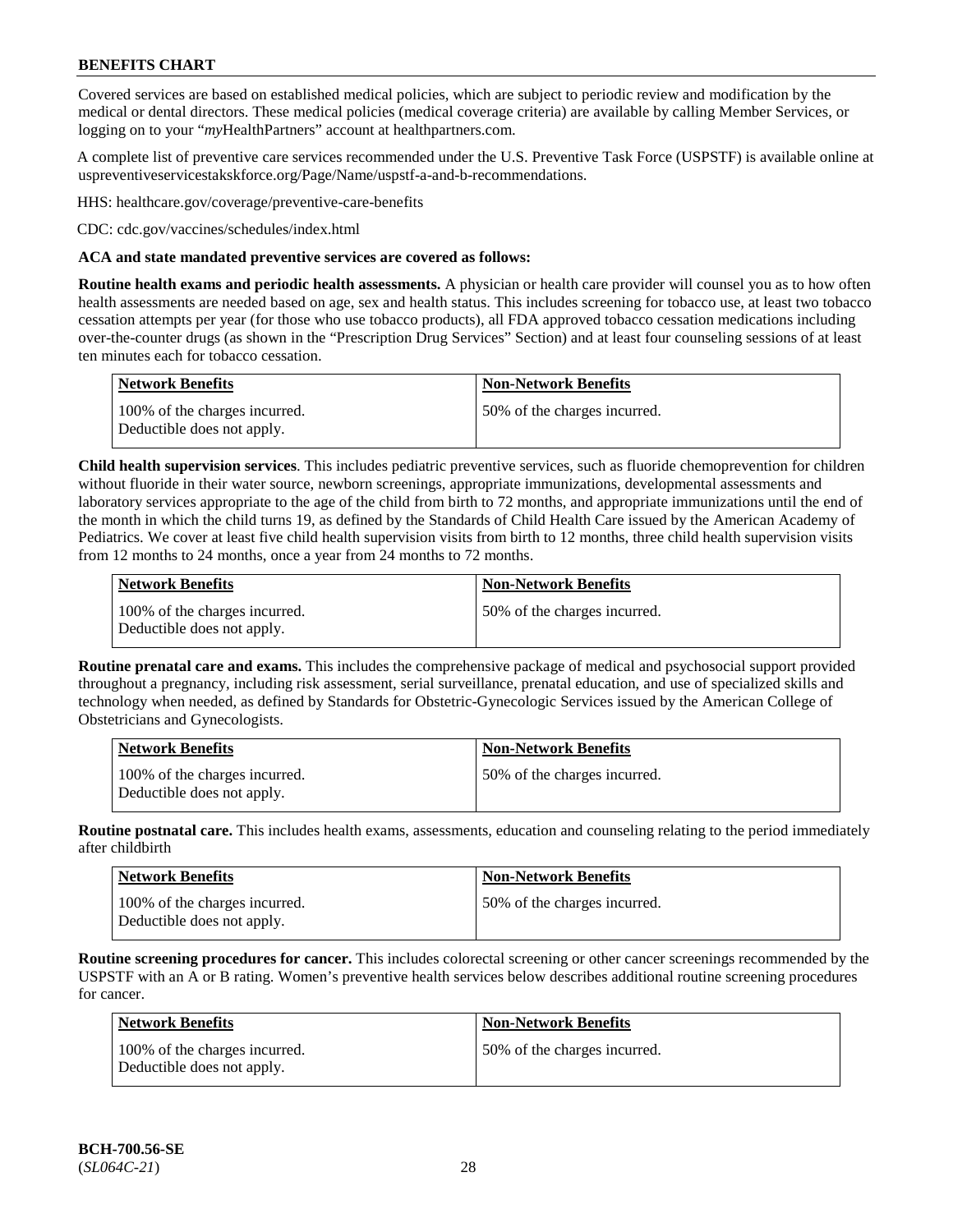**Professional voluntary family planning services.** This includes services to prevent or delay a pregnancy, including counseling and education. Services must be provided by a licensed provider.

| <b>Network Benefits</b>                                     | <b>Non-Network Benefits</b> |
|-------------------------------------------------------------|-----------------------------|
| 100% of the charges incurred.<br>Deductible does not apply. | See Network Benefits.       |

## **Adult immunizations**

| Network Benefits                                            | <b>Non-Network Benefits</b>  |
|-------------------------------------------------------------|------------------------------|
| 100% of the charges incurred.<br>Deductible does not apply. | 50% of the charges incurred. |

**Women's preventive services.**This includes mammograms\*, screenings for cervical cancer (pap smears), breast pumps, human papillomavirus (HPV) testing; counseling for sexually transmitted infections, counseling and screening for human immunodeficiency virus (HIV), and all FDA approved contraceptive methods as prescribed by a doctor, sterilization procedures, education and counseling (see the "Prescription Drug Services" section for coverage of oral contraceptive drugs). For women whose family history is associated with an increased risk for BRCA1 or BRCA2 gene mutations, we cover genetic counseling and BRCA screening without cost sharing, if appropriate and as determined by a physician

**\***Preventive mammogram screening includes digital breast tomosynthesis (3D mammograms) for members at risk for breast cancer.

"At risk for breast cancer" means: (1) having a family history with one or more first- or second-degree relatives with breast cancer; (2) testing positive for BRCA1 or BRCA2 mutations; (3) having heterogeneously dense breasts or extremely dense breasts based on the Breast Imaging Reporting and Data System established by the American College of Radiology; or (4) having a previous diagnosis of breast cancer.

| Network Benefits                                            | <b>Non-Network Benefits</b>  |
|-------------------------------------------------------------|------------------------------|
| 100% of the charges incurred.<br>Deductible does not apply. | 50% of the charges incurred. |

**Obesity screening and management.** We cover obesity screening and counseling for all ages during a routine preventive care exam. If you are age 18 or older and have a body mass index of 30 or more, we also cover intensive obesity management to help you lose weight. Your primary care doctor can coordinate these services.

| Network Benefits                                            | <b>Non-Network Benefits</b>  |
|-------------------------------------------------------------|------------------------------|
| 100% of the charges incurred.<br>Deductible does not apply. | 50% of the charges incurred. |

**Preventive Medications.** We cover preventive medications currently recommended by USPSTF with an A or B rating if they are prescribed by your medical provider and they are listed on our formulary. Preventive medications are subject to periodic review and modification. Changes would be effective in accordance with the federal rules and reflected in our current medical coverage criteria for preventive care services.

| <b>Network Benefits</b>                                     | <b>Non-Network Benefits</b>   |
|-------------------------------------------------------------|-------------------------------|
| 100% of the charges incurred.<br>Deductible does not apply. | 150% of the charges incurred. |

## **In addition to any ACA or state mandated preventive services referenced above, we cover the following eligible services:**

#### **Routine eye and hearing exams**

| <b>Network Benefits</b>                                     | <b>Non-Network Benefits</b>  |
|-------------------------------------------------------------|------------------------------|
| 100% of the charges incurred.<br>Deductible does not apply. | 50% of the charges incurred. |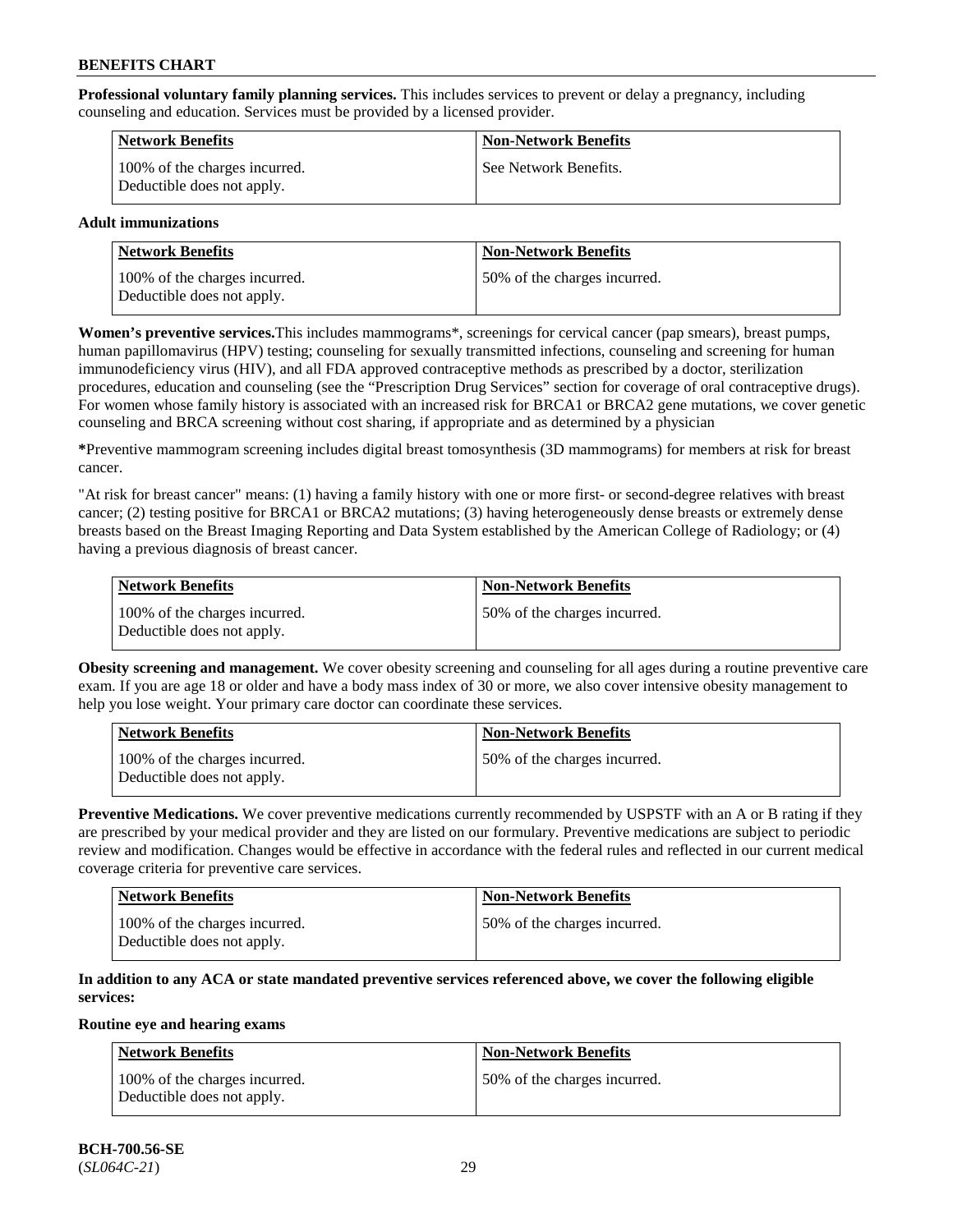**Ovarian cancer surveillance tests for women who are at risk.** "At risk for ovarian cancer" means (1) having a family history that includes any of the following: one or more first-degree or second-degree relatives with ovarian cancer, clusters of female relatives with breast cancer or nonpolyposis colorectal cancer; or (2) testing positive for BRCA1 or BRCA2 mutations. "Surveillance tests for ovarian cancer" means annual screening using: CA-125 serum tumor marker testing, transvaginal ultrasound, pelvic examination or other proven ovarian cancer screening tests currently being evaluated by the federal Food and Drug Administration or by the National Cancer Institute.

| <b>Network Benefits</b>                              | <b>Non-Network Benefits</b>                             |
|------------------------------------------------------|---------------------------------------------------------|
| Coverage level is same as corresponding Network      | Coverage level is same as corresponding Non-Network     |
| Benefit, depending on type of service provided, such | Benefit, depending on type of service provided, such as |
| as Diagnostic Imaging Services, Laboratory Services  | Diagnostic Imaging Services, Laboratory Services        |
| Office Visits for Illness or Injury or Preventive    | Office Visits for Illness or Injury or Preventive       |
| Services.                                            | Services.                                               |

#### **Limitations:**

• Services are not preventive if received as part of a visit to diagnose, manage or maintain an acute or chronic medical condition, illness or injury. When that occurs, unless otherwise indicated above, standard deductibles, copayments or coinsurance apply.

#### **Not Covered:**

See "Services Not Covered" in the Group Membership Contract.

## **SPECIFIED NON-NETWORK SERVICES**

## **Covered Services:**

We cover the following services when you elect to receive them from a non-network provider, at the same level of coverage we provide when you elect to receive the services from a network provider:

- Voluntary family planning of the conception and bearing of children.
- The provider visit(s) and test(s) necessary to make a diagnosis of infertility.
- Testing and treatment of sexually transmitted diseases (other than HIV).
- Testing for AIDS or other HIV-related conditions.

| <b>Network Benefits</b>                                                                                                                            | <b>Non-Network Benefits</b>                    |
|----------------------------------------------------------------------------------------------------------------------------------------------------|------------------------------------------------|
| Coverage level is same as corresponding Network<br>Benefit, depending on type of service provided, such as<br>Office Visits for Illness or Injury. | See Network Benefits for the services covered. |

#### **Not Covered:**

See "Services Not Covered" in the Group Membership Contract.

## **TELEMEDICINE BENEFIT**

#### **Covered Services:**

Telemedicine services are covered under this Benefits Chart, subject to our medical criteria.

| <b>Network Benefits</b>                                | <b>Non-Network Benefits</b>                            |
|--------------------------------------------------------|--------------------------------------------------------|
| Coverage level is same as corresponding Network        | Coverage level is same as corresponding Non-Network    |
| Benefit, depending upon type of service provided, such | Benefit, depending upon type of service provided, such |
| as Office Visits for Illness or Injury.                | as Office Visits for Illness or Injury.                |

### **Not Covered:**

See "Services Not Covered" in the Group Membership Contract.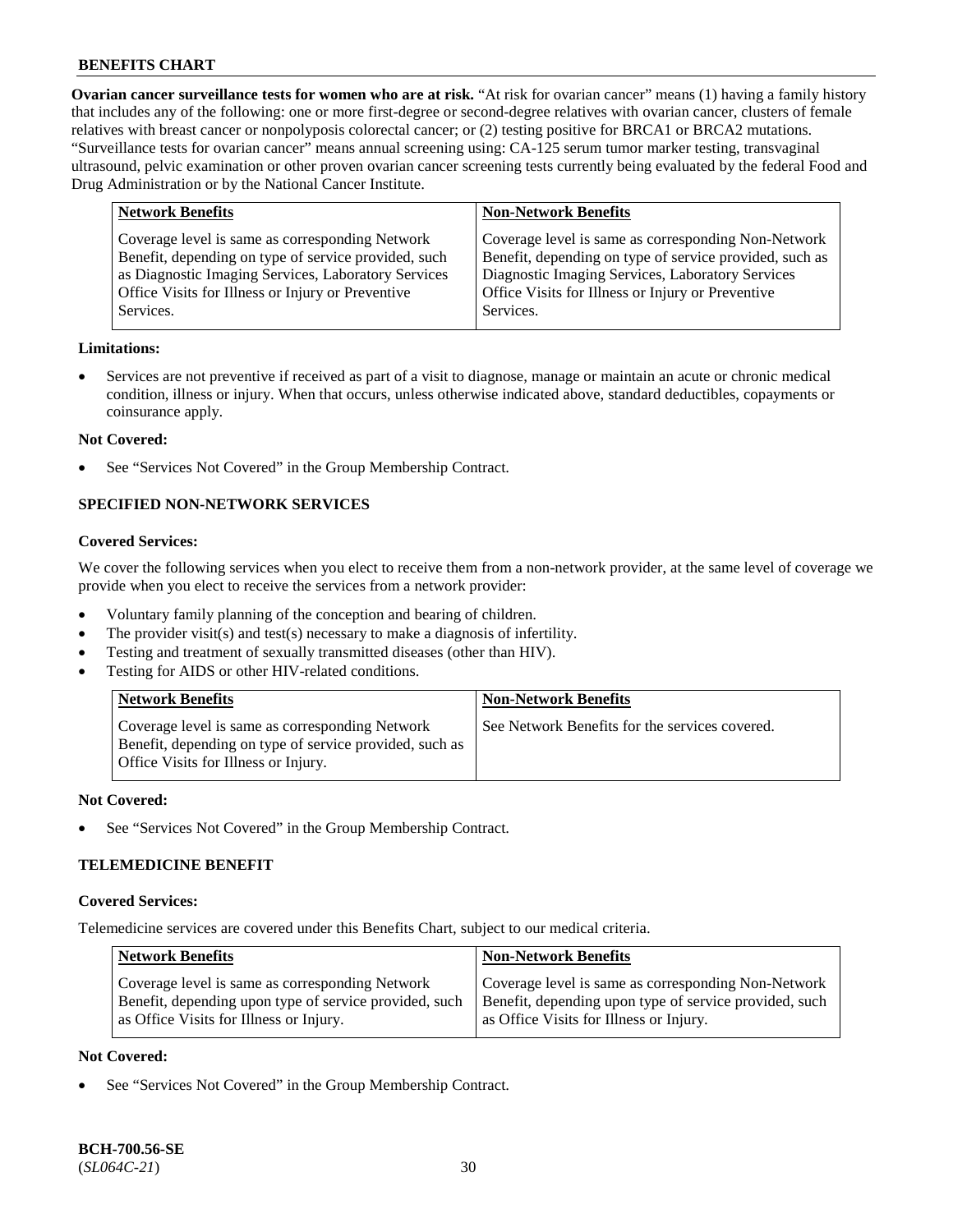## **TRANSPLANT SERVICES**

### **Applicable Definitions:**

**Autologous.** This is when the source of cells is from the individual's own marrow or stem cells.

**Allogeneic.** This is when the source of cells is from a related or unrelated donor's marrow or stem cells.

**Autologous Bone Marrow Transplant.** This is when the bone marrow is harvested from the individual and stored. The patient undergoes treatment which includes tumor ablation with high-dose chemotherapy and/or radiation. The bone marrow is reinfused (transplanted).

**Allogeneic Bone Marrow Transplant.** This is when the bone marrow is harvested from the related or unrelated donor and stored. The patient undergoes treatment which includes tumor ablation with high-dose chemotherapy and/or radiation. The bone marrow is reinfused (transplanted).

**Autologous/Allogeneic Stem Cell Support.** This is a treatment process that includes stem cell harvest from either bone marrow or peripheral blood, tumor ablation with high-dose chemotherapy and/or radiation, stem cell reinfusion, and related care. Autologous/allogeneic bone marrow transplantation and high dose chemotherapy with peripheral stem cell rescue/support are considered to be autologous/allogeneic stem cell support.

**Designated Transplant Center.** This is any health care provider, group or association of health care providers designated by us to provide services, supplies or drugs for specified transplants for our members.

**Transplant Services.** This is transplantation (including transplants) of the human organs or tissue listed below, including all related post-surgical treatment and drugs and multiple transplants for a related cause. Transplant services do not include other organ or tissue transplants or surgical implantation of mechanical devices functioning as a human organ, except surgical implantation of an FDA approved Ventricular Assist Device (VAD) or total artificial heart, functioning as a temporary bridge to heart transplantation.

Prior authorization is required prior to consultation to support coordination of care and benefits.

#### **Covered Services:**

We cover eligible transplant services (as defined above) while you are covered under this Benefits Chart. Transplants that will be considered for coverage are limited to the following:

- Kidney transplants for end-stage disease.
- Cornea transplants for end-stage disease.
- Heart transplants for end-stage disease.
- Lung transplants or heart/lung transplants for: (1) primary pulmonary hypertension; (2) Eisenmenger's syndrome; (3) endstage pulmonary fibrosis; (4) alpha 1 antitrypsin disease; (5) cystic fibrosis; and (6) emphysema.
- Liver transplants for: (1) biliary atresia in children; (2) primary biliary cirrhosis; (3) post-acute viral infection (including hepatitis A, hepatitis B antigen e negative and hepatitis C) causing acute atrophy or post-necrotic cirrhosis; (4) primary sclerosing cholangitis; (5) alcoholic cirrhosis; and (6) hepatocellular carcinoma.
- Allogeneic bone marrow transplants or peripheral stem cell support associated with high dose chemotherapy for: (1) acute myelogenous leukemia; (2) acute lymphocytic leukemia; (3) chronic myelogenous leukemia; (4) severe combined immunodeficiency disease; (5) Wiskott-Aldrich syndrome; (6) aplastic anemia; (7) sickle cell anemia; (8) non-relapsed or relapsed non-Hodgkin's lymphoma; (9) multiple myeloma; and (10) testicular cancer.
- Autologous bone marrow transplants or peripheral stem cell support associated with high-dose chemotherapy for: (1) acute leukemias; (2) non-Hodgkin's lymphoma; (3) Hodgkin's disease; (4) Burkitt's lymphoma; (5) neuroblastoma; (6) multiple myeloma; (7) chronic myelogenous leukemia; and (8) non-relapsed non-Hodgkin's lymphoma.
- Pancreas transplants for simultaneous pancreas-kidney transplants for diabetes, pancreas after kidney, living related segmental simultaneous pancreas kidney transplantation and pancreas transplant alone.

For Network Benefits, charges for transplant services must be incurred at a designated transplant center.

The transplant-related treatment provided, including expenses incurred for directly related donor services, shall be subject to and in accordance with the provisions, limitations, maximum and other terms of this Benefits Chart.

Medical and hospital expenses of the donor are covered only when the recipient is a member and the transplant and directly related donor expenses have been prior authorized for coverage. Treatment of medical complications that may occur to the donor are not covered. Donors are not considered members, and are therefore not eligible for the rights afforded to members under the Contract.